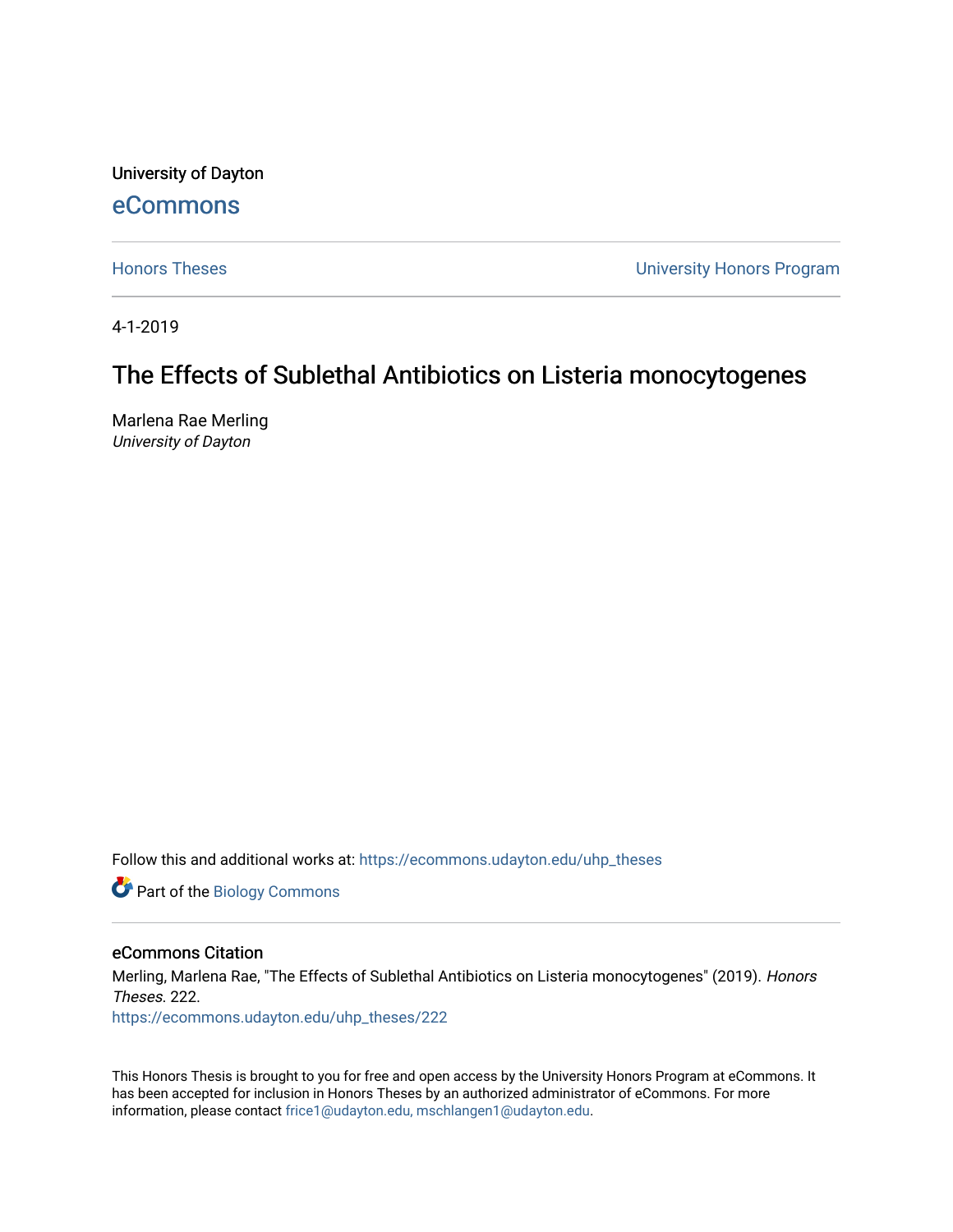# **The Effects of Sublethal Antibiotics**

# **on** *Listeria* **Virulence**



Honors Thesis Marlena Merling Department: Biology Advisor: Yvonne Sun, Ph.D. April 2019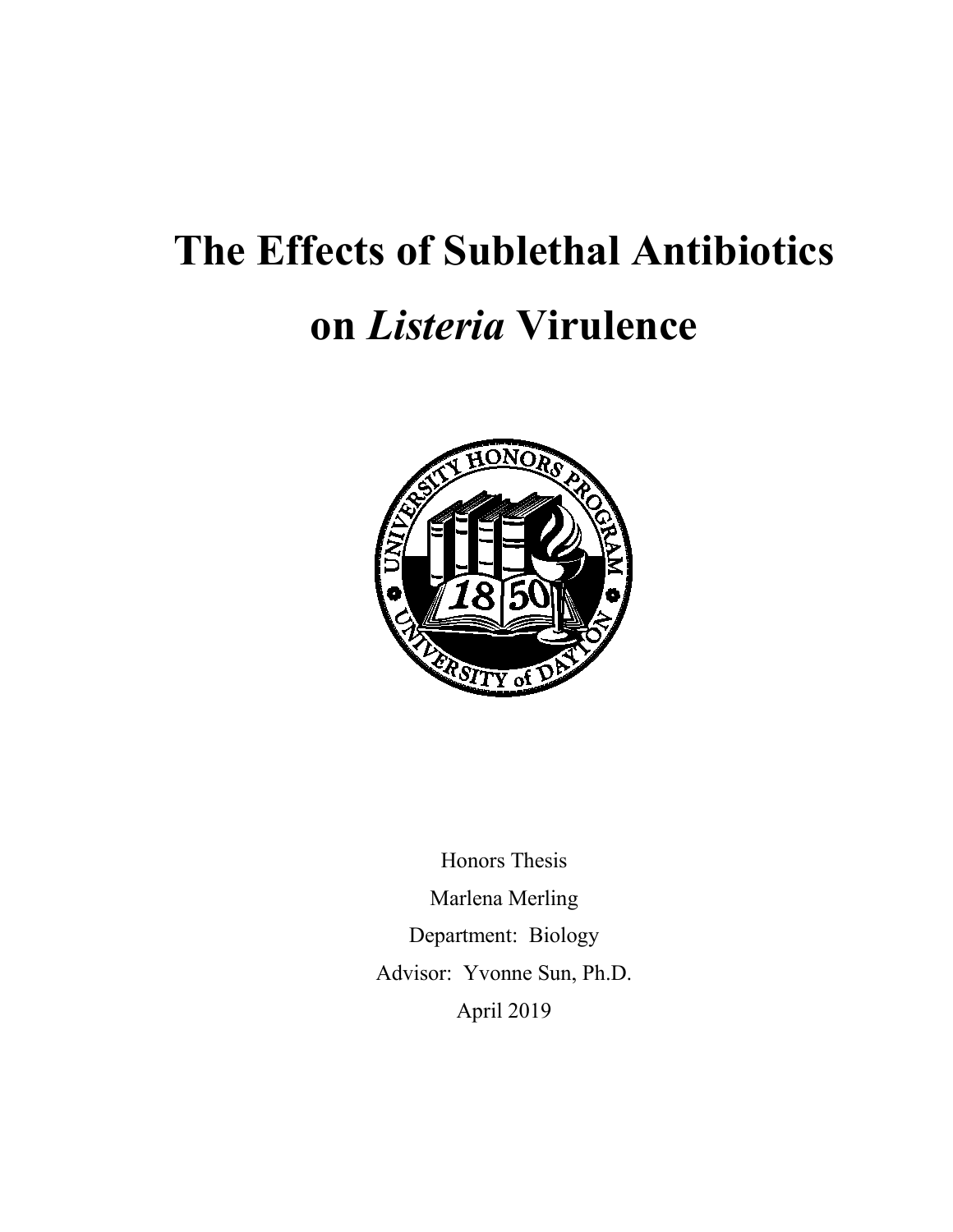# **The Effects of Sublethal Antibiotics on** *Listeria monocytogenes*

Honors Thesis Marlena Rae Merling Department: Biology Advisor: Yvonne Sun, Ph.D. April 2019

#### Abstract

Antibiotics can be found in sublethal levels environmentally as pollution and within the body when used as medication. Antibiotics induce stress responses and sometimes act as signaling molecules in bacteria. In order to better understand the relationship between antibiotics and bacterial infections, the effects of sublethal antibiotic exposure on the ability of *Listeria monocytogenes* to infect macrophages was studied. *Listeria monocytogenes* is an intracellular pathogen of the gastrointestinal tract that is facultatively anaerobic. Two strains of *Listeria monocytogenes* were tested: a lab strain and a clinical cardiotropic strain. The strains were grown in liquid media overnight aerobically or anaerobically with either no antibiotics or with a 0.05 μg/mL concentration of ampicillin, which is the main antibiotic used to treat *Listeria* infections. Bacteria from the overnight cultures were used to infect RAW264.7 cells (macrophages) at a multiplicity of infection of 10. The number of intracellular colony forming units (CFUs) were measured at 2 and 24 hours post-infection by plating the cellular lysate. Using the number of intracellular CFUs, the percent input was calculated to measure amount of *Listeria* present inside the macrophages at each timepoint. The results for both strains showed no significant difference in the ability to infect and replicate inside macrophages between *Listeria* grown with or without ampicillin. Interestingly, the aerobically grown cardiotropic strain had a significantly lower percent input than the lab strain at 2 hours post infection, but there was no significant difference in percent input between the strains at 24 hours post infection. This suggests that although the cardiotropic strain cannot infect macrophages as well as the lab strain, it can either grow better or resist macrophage killing better than the lab strain. Future directions include testing higher levels of antibiotics and exploring the differences in virulence between strains of *Listeria monocytogenes*.

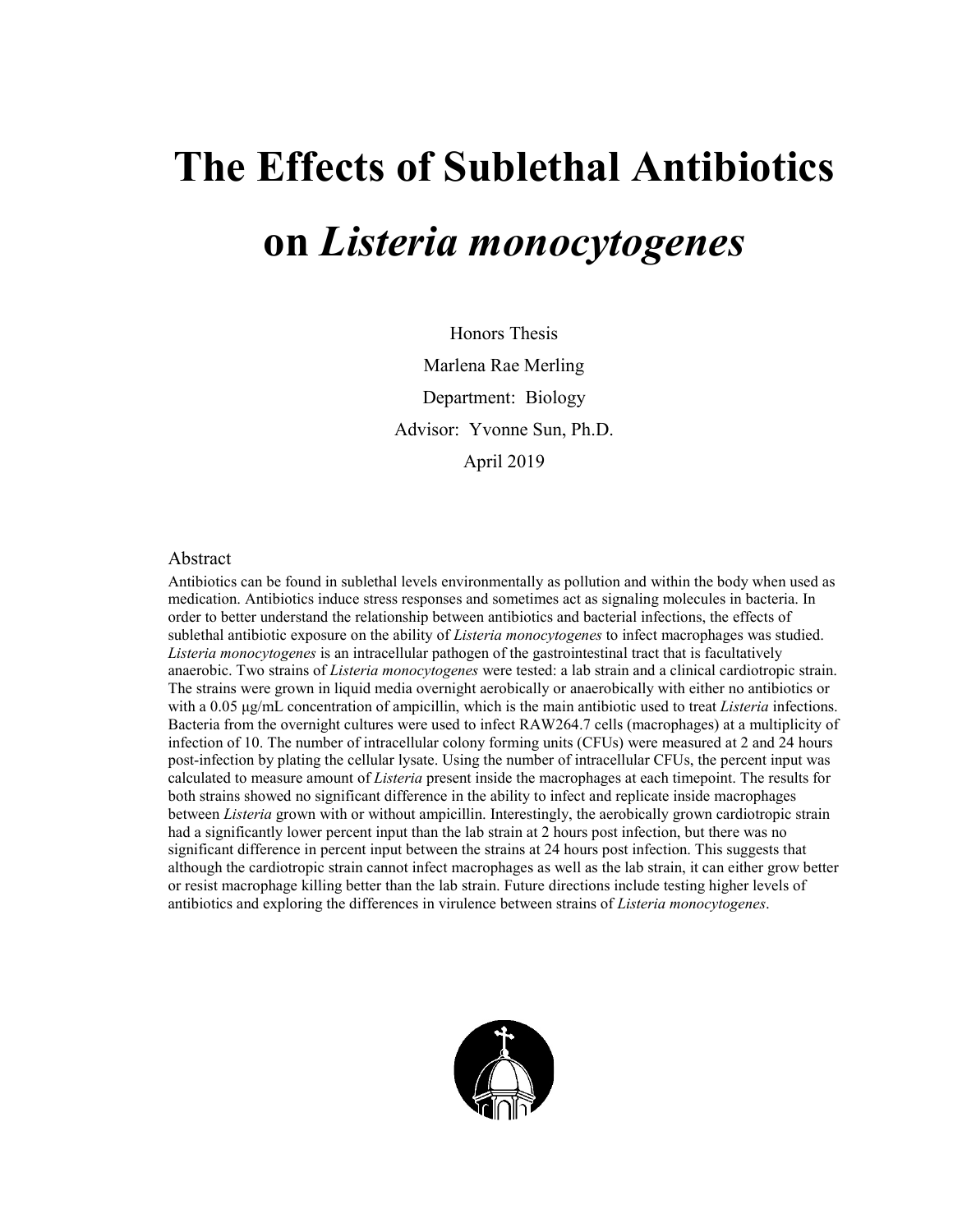# **Table of Contents**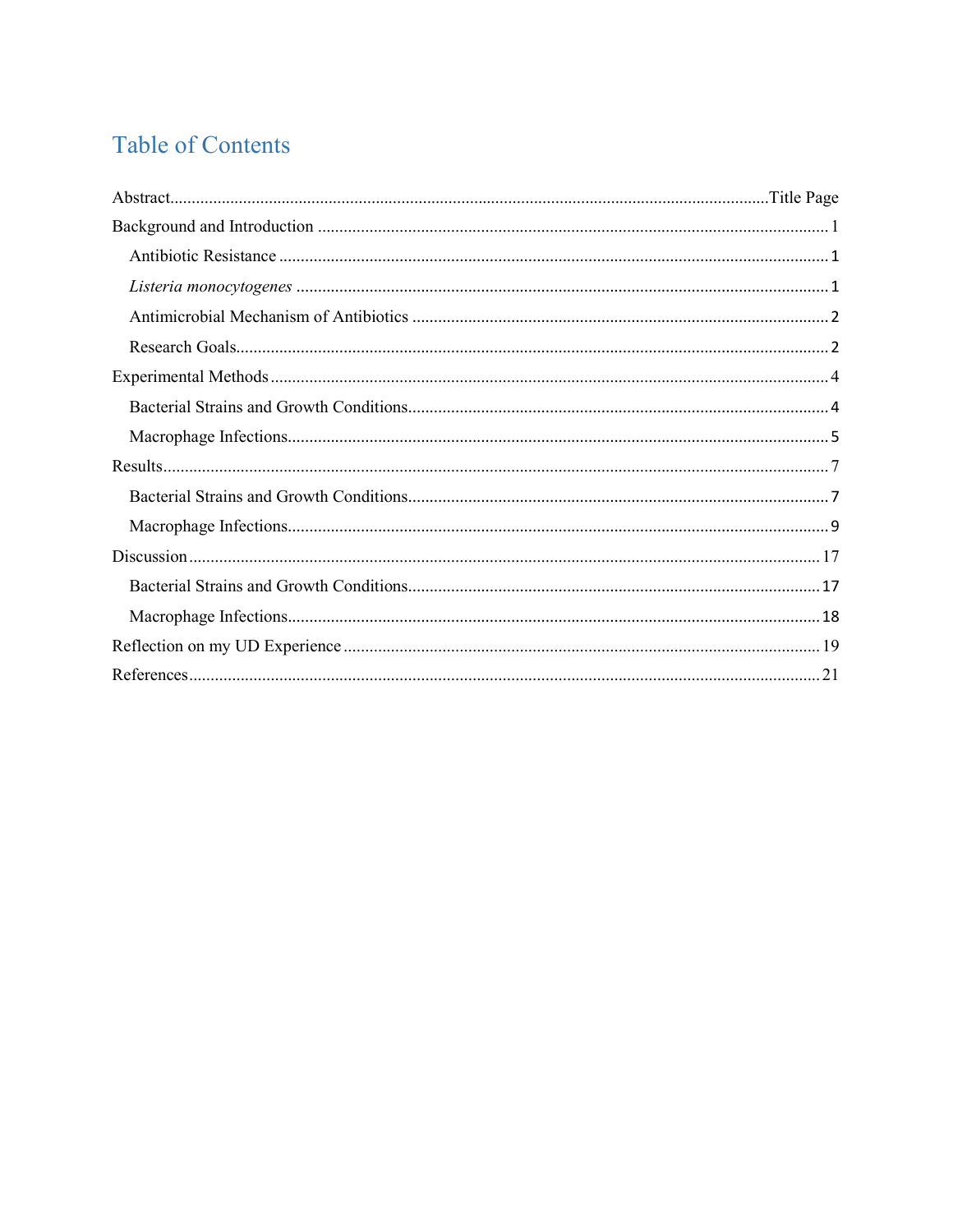# <span id="page-4-0"></span>Background and Introduction

#### <span id="page-4-1"></span>Antibiotic Resistance

Antibiotic resistance has become an increasingly urgent problem around the world. In a 2013 report, the CDC stated that over two million illnesses and twenty-three thousand deaths are caused by antibiotic resistance each year in the United States<sup>1</sup>. One major contributor to the development and spread of antibiotic resistant bacteria is agricultural use of antibiotics. In the 2013 report, the CDC stated that the use of antibiotics, often inappropriate, in food-producing animals allows for antibiotic resistant bacteria to emerge and spread to food which can then infect humans. Ampicillin and gentamicin are both classified as critically important for humans by the World Health Organization but both are used for disease prevention in animals with ampicillin also being used for growth promotion of animals<sup>2</sup>. Through the use of antibiotics in agriculture and the overuse of antibiotics in humans, antibiotics have become a source of pollution in the environment. Bacteria is constantly being exposed to low levels of antibiotics in the environment. However, the effects on humans of bacteria being exposed to antibiotics in the environment is not well understood.

#### <span id="page-4-2"></span>*Listeria monocytogenes*

My project focused on one bacteria in particular, *Listeria monocytogenes*. According to the Center for Disease Control, *L. monocytogenes* is a hardy organism that withstand many environmental factors and can grow at standard refrigerator temperature which can cause uncooked foods to become a problem by leading to *L. monocytogenes<sup>3</sup>. L. monocytogenes* is a gram-positive bacillus bacteria and facultative anaerobe that can grow intracellularly. Furthermore, *L. monocytogenes* can infect both phagocytic cells including macrophages and non-phagocytic cells<sup>4</sup>. An unusual pathogenic adaption of *L*. *monocytogenes* is that it can spread from cell to cell by using the host cell's actin as a comet tail<sup>5</sup>.

*Listeria monocytogenes* is a foodborne pathogen that can cause the disease listeriosis, a potentially serious health danger. Pregnant women, older people, and people with weakened immune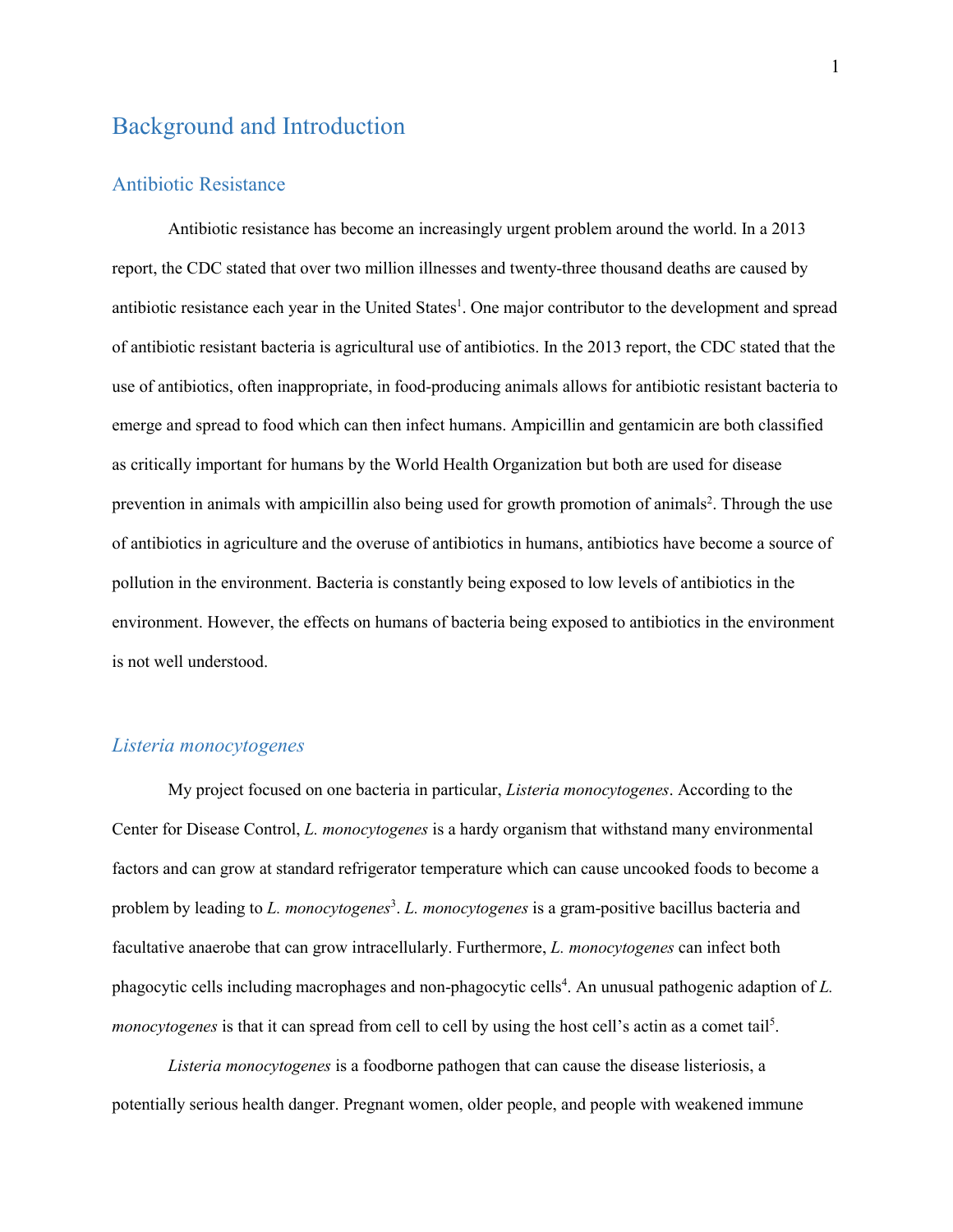systems are especially vulnerable to listeriosis<sup>3</sup>. The CDC reports that pregnant women are more likely to get listeriosis which can cause miscarriage, stillbirth, or newborn death. Additionally, invasive listeriosis requires hospital care and about 20% of patients with the infection die<sup>3</sup>. According to the CDC, the standard treatment for listeriosis is IV ampicillin and gentamicin<sup>3</sup>.

#### <span id="page-5-0"></span>Antimicrobial Mechanism of Antibiotics

Ampicillin is a penicillin β-lactam that inhibits cell wall synthesis of gram-positive and gramnegative bacteria<sup>6</sup>. Ampicillin binds to and inactivates penicillin-binding proteins which prevents crosslinkage of the peptidoglycan chains in the cell wall<sup>6</sup>. The cell wall becomes unstable which leads to cell lysis<sup>6</sup>. Gentamicin is an aminoglycoside that binds to bacterial ribosomes, inhibiting protein synthesis, and is used against gram-positive and gram-negative bacteria<sup>7</sup>. Gentamicin is typically used against aerobic, gram-negative bacteria and is mostly ineffective against anaerobic bacteria<sup>7</sup>. A recent paper found that bacteriostatic antibiotics repress cellular respiration and bactericidal antibiotics like ampicillin and gentamicin accelerate cellular respiration in *E. coli*<sup>8</sup> . The paper also found that cytochrome oxidase mutants of *E. coli* were protected from the effects of bactericidal antibiotics which utilize cellular respiration acceleration to kill bacteria.

#### <span id="page-5-1"></span>Research Goals

*L. monocytogenes* is exposed to suboxic conditions within the gut of organisms infected with the pathogen and in food packaging. Since *L. monocytogenes* alter their metabolism based on the oxygen concentration and because bactericidal antibiotics target bacteria via cellular respiration, then *L. monocytogenes* may have different susceptibility to those antibiotics when grown under different oxygen concentrations. To test this hypothesis, the first part of this project examined any differences of minimum inhibitory concentrations of ampicillin for cellular respiration mutants and stress response mutants grown aerobically or anaerobically.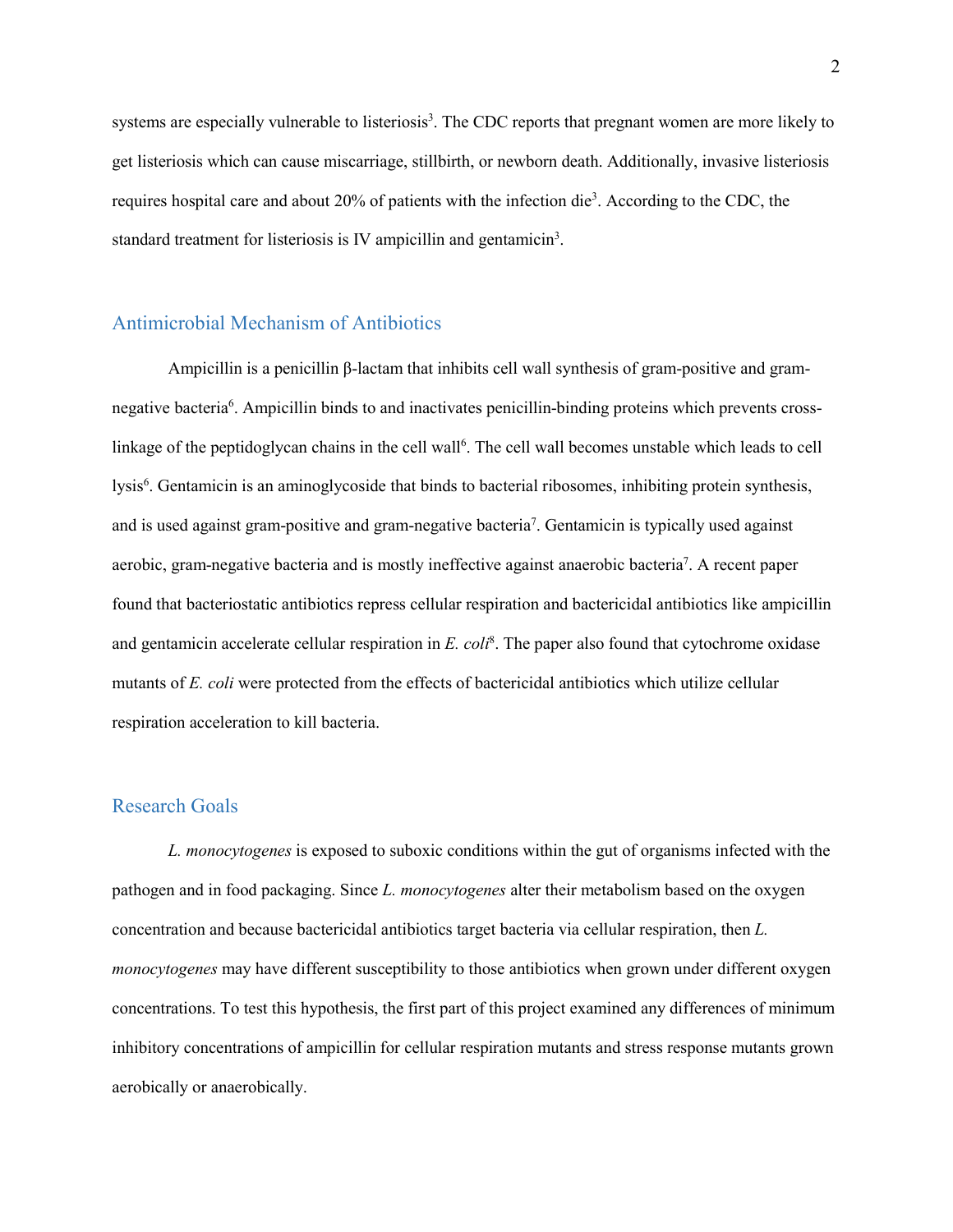Another aim of this project was to compare the infection rate of macrophages by *Listeria monocytogenes* when pre-exposed to various sublethal amounts of ampicillin, and comparing aerobically grown cultures to anaerobically grown cultures. β-lactam antibiotics were found to induce an SOS response in *Staphylococcus aureus* which promoted replication and horizontal transfer of virulence factors<sup>9</sup>. Antibiotics affecting gene regulation in *L. monocytogenes* is supported in other studies. In a recent study, sublethal levels of ampicillin caused *Listeria monocytogenes* to switch gene regulation towards anaerobic metabolism; specifically shifting acetoin production to ethanol production which is normally seen under anaerobic conditions<sup>10</sup>. The same researchers found that sublethal levels of antibiotics affected the virulence and stress response gene expression in *L. monocytogenes* but that the invasion of Caco-2 cells was unaffected<sup>11</sup>. In another study, sublethal levels of tunicamycin reduced expression of a key virulence gene in *L. monocytogenes* and reduced invasion of Caco-2 cells<sup>12</sup>.

In addition to comparing infection rate of sublethal level of antibiotics and oxygen concentration, two different strains of *L. monocytogenes* were compared. The lab strain typically used for experiments was used and a cardiotropic strain, referred to as heart strain, was isolated from heart infections in humans. This heart strain was provided by Dr. Nancy Freitag of the University of Illinois.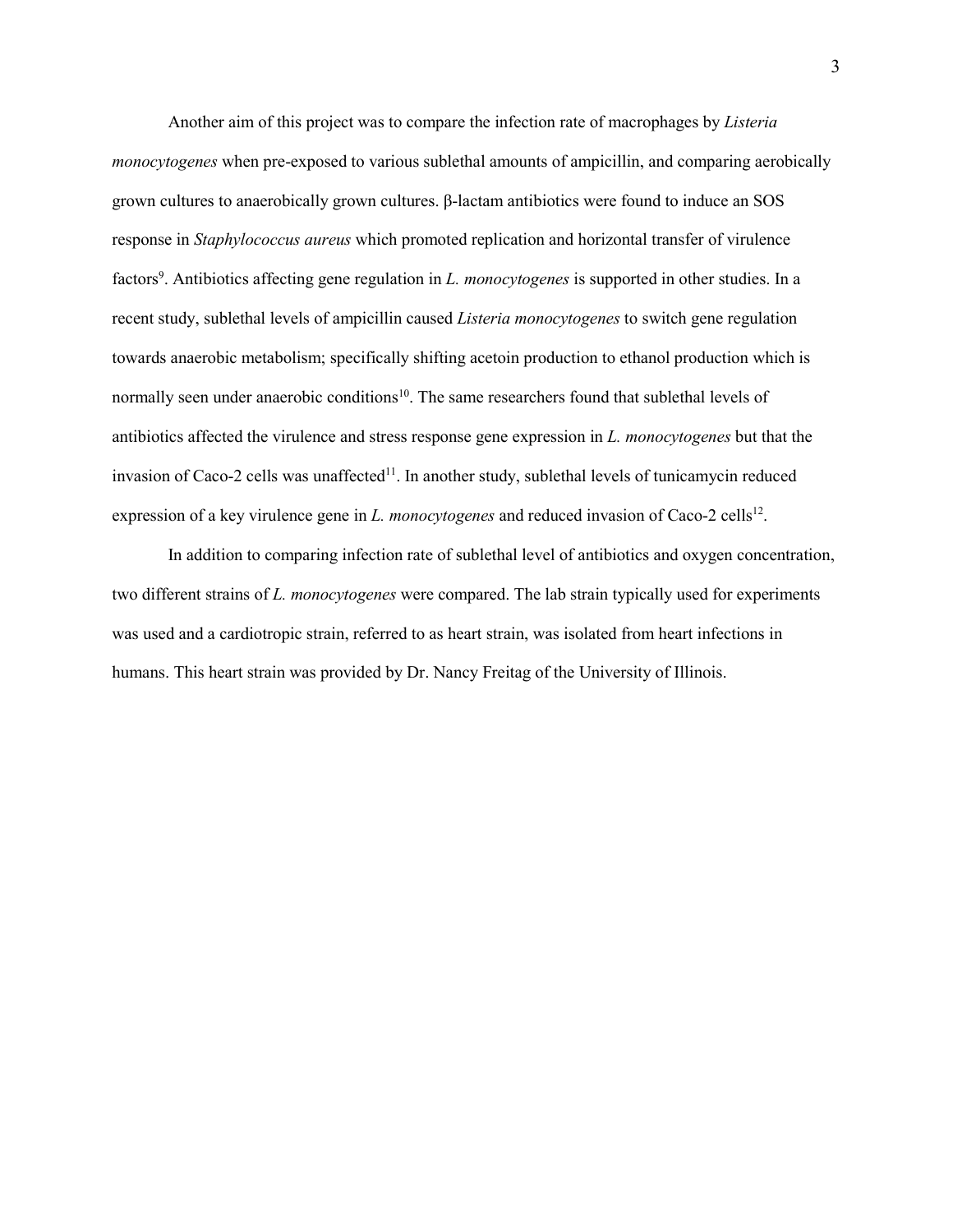# <span id="page-7-0"></span>Experimental Methods

#### <span id="page-7-1"></span>Bacterial Strains and Growth Conditions

In order to experimentally determine if respiration affects the effectiveness of antibiotics, *Listeria monocytogenes* was grown under aerobic and anaerobic conditions with varying concentrations of ampicillin. Six isogenic electron transport chain mutant strains and a wildtype lab (10403s) *Listeria* strain were streaked onto brain heart infusion (BHI) agar plates and single colonies were selected to inoculate BHI broth media. The mutants used were ∆menA, ∆menB, ∆cydAB, ∆qoxA, ∆cydAB + ∆qoxA, and ∆atpH which each have a gene deletion so that the bacteria does not express a protein used in the electron transport chain. Specifically, the menA and menB genes each encode an intermediate in the synthesis pathway for menaquinol. The cydAB and qoxA genes encode cytochrome oxidases. The atpH gene encodes an ATP synthase. These mutants were used to inoculate BHI broth containing one of four concentrations of ampicillin:  $0, 0.03, 0.3,$  and  $3 \mu g/mL$ . The ampicillin stock solution was prepared at 1 mg/mL.

The tubes containing the inoculated BHI broth were vortexed and 200 µL were aliquoted into 96well plates. There were 3 wells per strain per concentration for replication. Two 96-well plates were used; one was placed in the aerobic incubator and the other was placed into the anaerobic chamber incubator. To prevent evaporation, each 96-well plate was placed into a plastic container with a moist paper towel and an additional 96-well plate was stacked on top as a lid. After a 24 hour incubation period, 120 µL from each well was transferred to an empty 96-well plate in order to resuspend any bacteria that settled to the bottom of the wells and obtain more accurate readings. The optical density of the cultures in the 96 well plate was recorded at  $OD_{600}$ , which measures the growth of the bacteria. A higher  $OD_{600}$  indicated more bacteria being present in the media. This experiment was repeated for a total of five trials.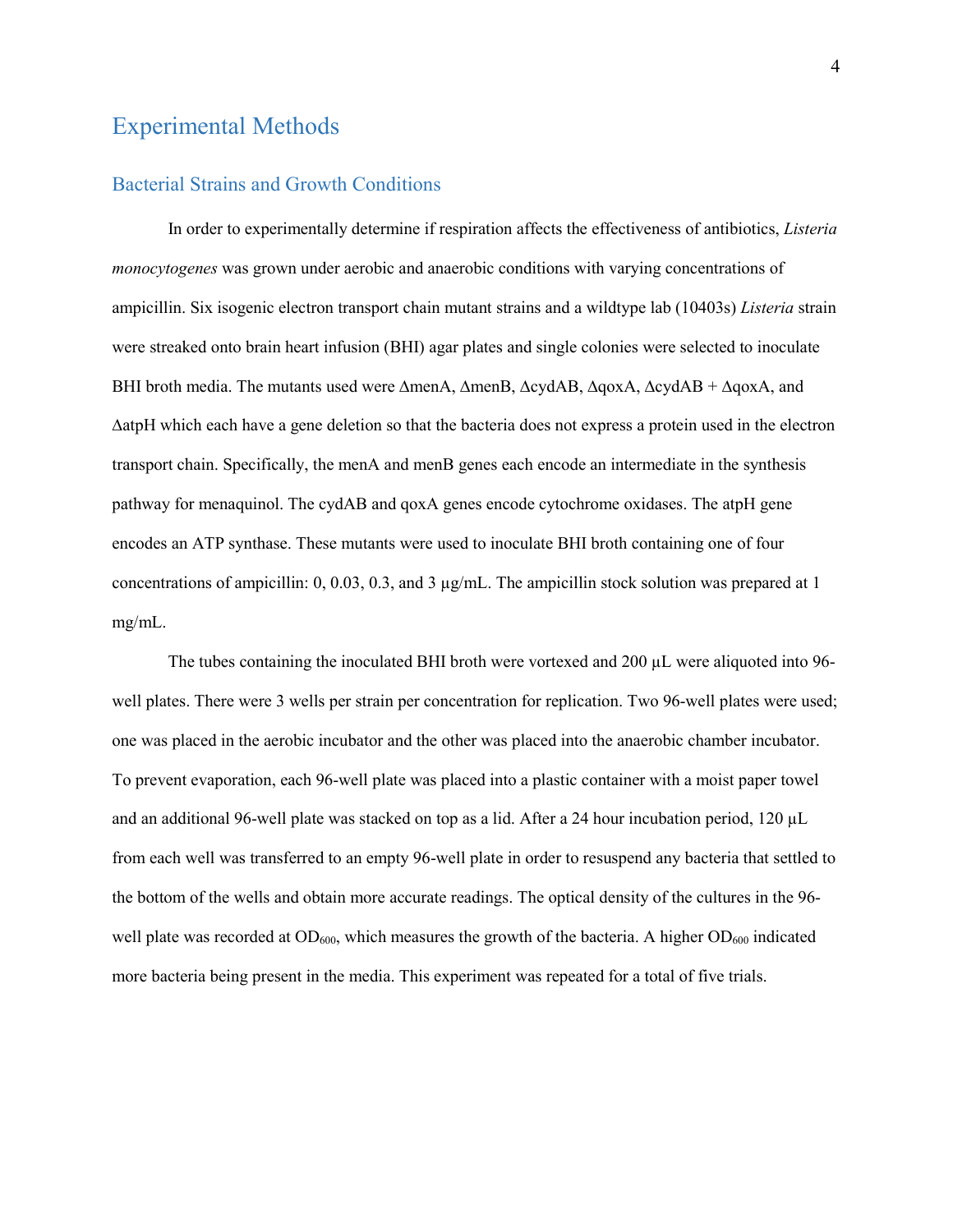#### <span id="page-8-0"></span>Macrophage Infections

To compare the infection rate of macrophages by *Listeria monocytogenes* pre-exposed to sublethal levels of ampicillin, RAW264.7 cells (macrophages) were infected with *L. monocytogenes* and the amount of internal bacteria was plated two hours and twenty-four hours post infection. A lab strain and a heart strain of *Listeria monocytogenes* were used. 2 mL LB broth overnight cultures were placed either in the aerobic incubator or in the anaerobic chamber incubator. There were a total of eight different cultures with different growing conditions: ampicillin with oxygen, ampicillin without oxygen, no ampicillin with oxygen, and no ampicillin without oxygen for two strains of *L. monocytogenes*. The sublethal concentration of ampicillin used was 0.05  $\mu$ g/mL.

In preparation for infection, two 24-well plates of RAW cells were seeded the day before infection for a total of 106 cells per well; two plates were needed for taking two time points. After the *L. monocytogenes* cultures described previously were incubated for between 14-18 hours, the optical density of the cultures was measured, and using previously found lab counts, converted from  $OD_{600}$  to number of colony forming units per mL present in the culture. This number was used to find the amount of liquid culture that needed to be added to cell culture media used to infect the RAW cells, with a total multiplicity of infection of 10. The bacteria were washed twice by spinning down the liquid culture in a centrifuge and resuspension in phosphate buffered solution (PBS). The bacteria were originally resuspended in water, but after the first trial, a few strains seemed to be unable to survive in water for too long so PBS was used in following trials for resuspension. The calculated amount of resuspension liquid was added to 4 mL of warmed cell culture media. The cell culture media used was Dulbecco's Modified Eagle Media (DMEM) which was supplemented with 10% fetal bovine serum. The DMEM containing the *Listeria* was used to infect the macrophages. After the original media was vacuumed off, 500 µL of the DMEM with bacteria was pipetted onto each well of both plates and the time was recorded as T0. At 30 minutes post-infection, the media containing *Listeria* was vacuumed off and 1 mL of DMEM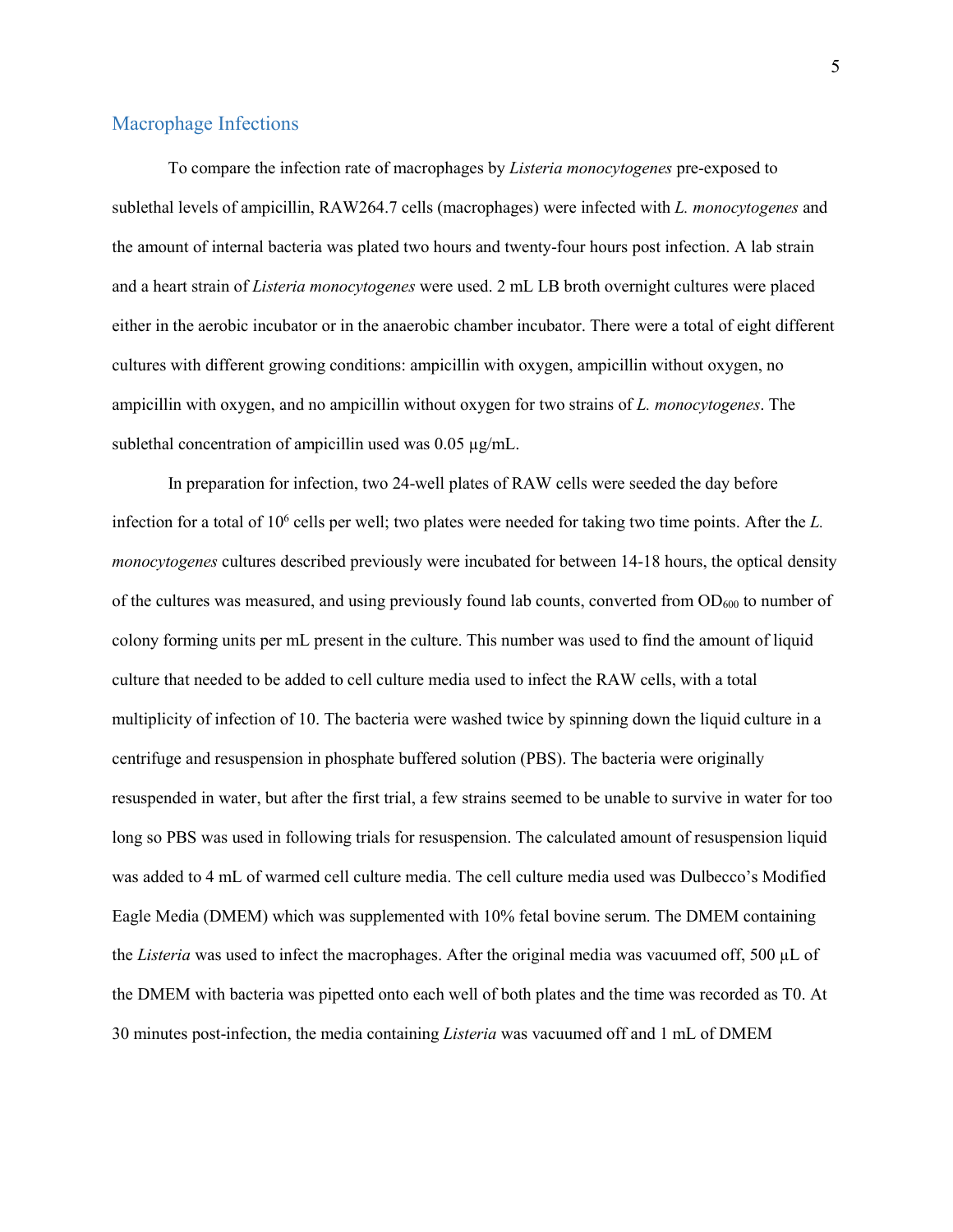containing gentamicin was pipetted onto each well. The purpose of the media containing gentamicin was to kill any extracellular *Listeria* so that only *Listeria* able to infect cells would be counted.

At T2, the media was vacuumed off one of the two 24-well plates and 200 µL of 1% trypsin was added to each well. The trypsin, a detergent, was pipetted up and down inside the well to lyse the macrophages, releasing the intracellular *Listeria* that had infected the cells into the lysate. For T2, a dilution factor of  $10^2$  was plated, using PBS as the dilute, and plating 50  $\mu$ L of the dilution onto LB agar plates. At T24, the remaining 24-well plate was used. The media was again vacuumed off, the cells were lysed with trypsin, and the lysate was plated. All of the plates were allowed to sit at room temperature for 4 days. After the incubation period, the number of colonies present on the plates were counted using a plate counter.

For the first trial, dilutions of  $10<sup>3</sup>$  and  $10<sup>4</sup>$  were plated for T24, but there were too many colonies to count. For the second trial,  $10<sup>5</sup>$  and  $10<sup>6</sup>$  dilutions were plated. Unfortunately, the plates were unable to be counted; the  $10<sup>5</sup>$  dilution had too many to count, and although the  $10<sup>6</sup>$  dilution seemed to have a countable number of colonies, the plates used for T24 were made with the wrong agar and thus became a dark color unable to be read by the colony counter. The third trial yielded usable data, using a 10<sup>6</sup> dilution for T24. The experiment was repeated for a fourth trial for replication.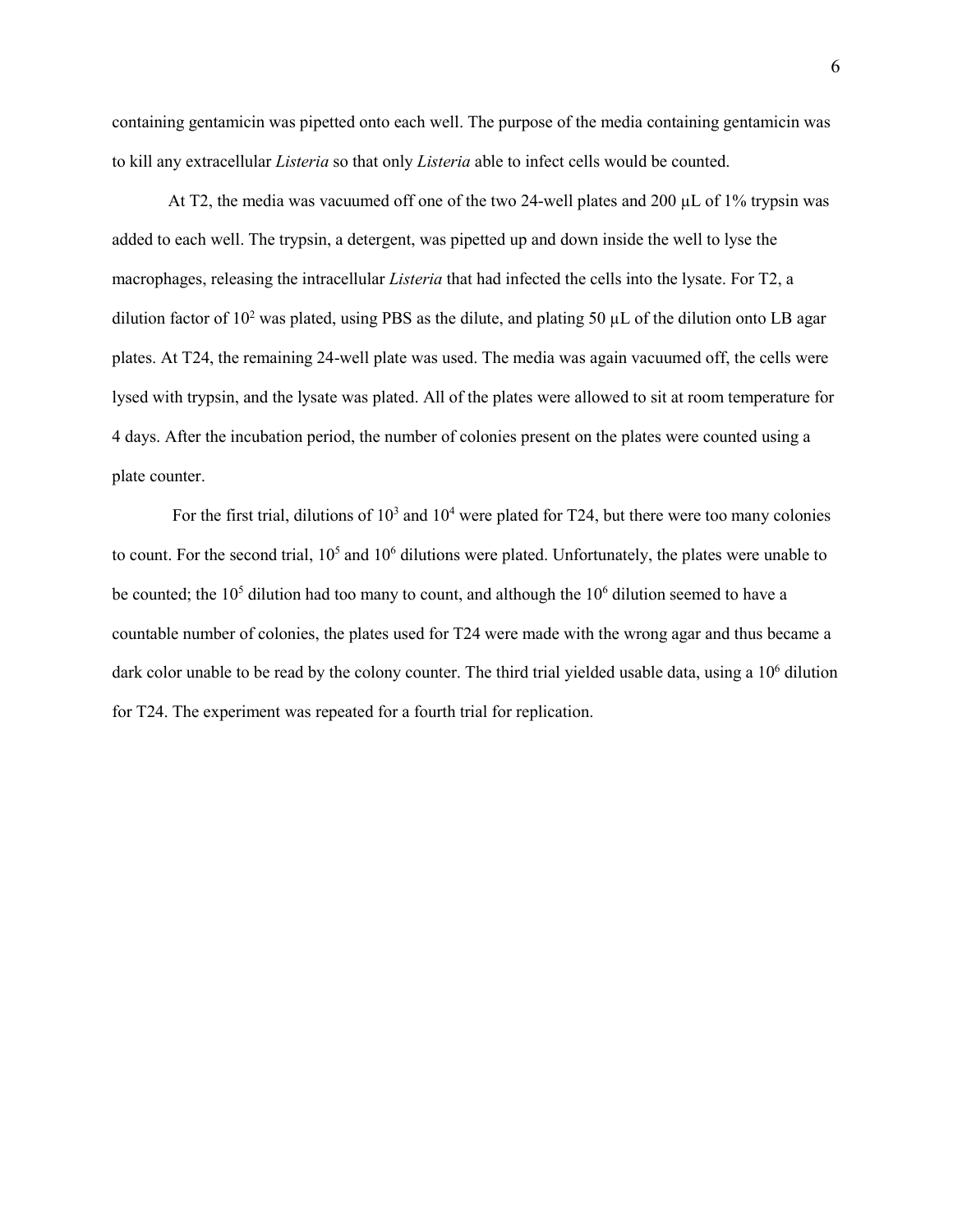# <span id="page-10-0"></span>Results

### <span id="page-10-1"></span>Bacterial Strains and Growth Conditions

The results for the growth of electron transport chain mutants of *Listeria* in varying concentrations of ampicillin were inconsistent. The results of the last three trials were compiled and analyzed. To analyze the data, the measurements for all three trials were averaged and the standard deviation was calculated. Next, outliers were found using a two-tailed test. The outliers were removed, then the averages and standard deviations were calculated again. Unfortunately, even with the outliers removed, the standard deviations were quite large. These calculations were used to compare aerobic and anaerobic conditions. Because the data was inconsistent, there was no significant difference between the OD600 of aerobically grown or anaerobically grown *Listeria*.

Although there was no obvious difference between the aerobically grown and anaerobically grown *Listeria*, the data was further analyzed. Dividing the  $OD<sub>600</sub>$  of the cultures grown in the highest concentration of ampicillin by the  $OD_{600}$  of cultures grown without ampicillin gave the relative growth of the mutants. It was found that at lethal levels of ampicillin, 3 µg/mL, anaerobic conditions increased survival for ∆menA, ∆menB, ∆qoxA, and ∆cydAB + ∆qoxA as shown in Figure 1 below.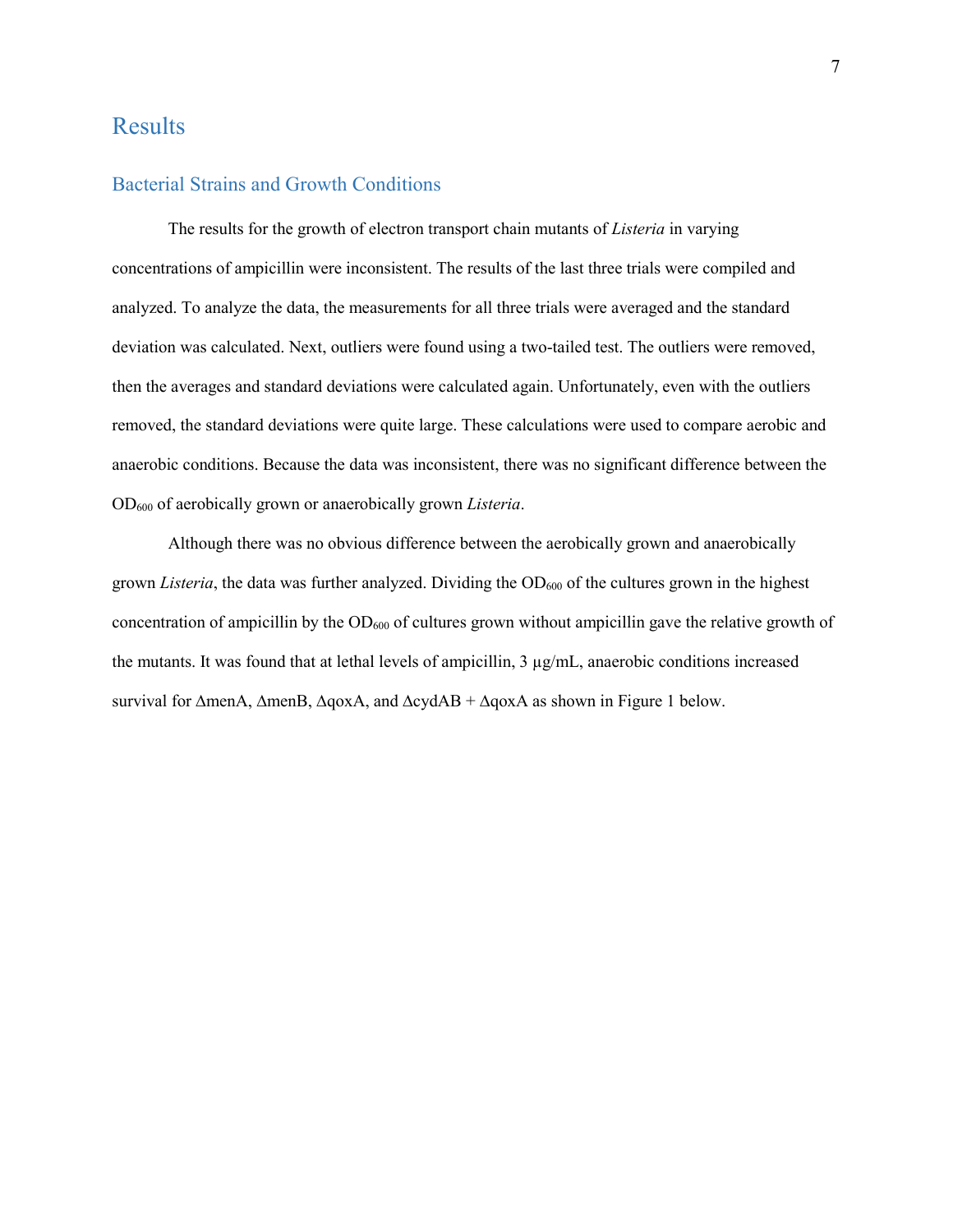

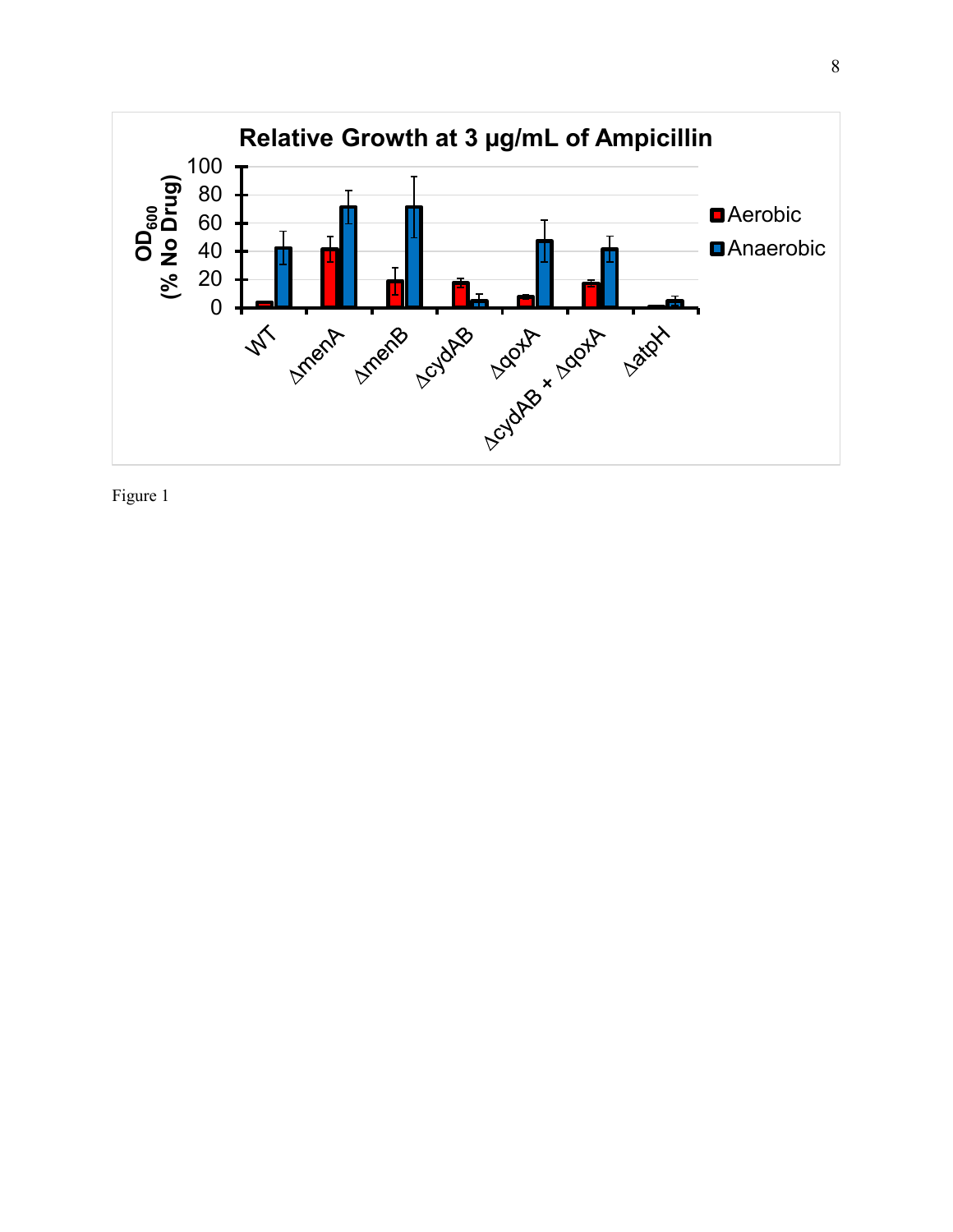## <span id="page-12-0"></span>Macrophage Infections

After the number of colonies on the time point plates were counted, the total number of bacteria present was back calculated by multiplying by the dilution factors. The relative bacteria for each culture was calculated by dividing the number of CFUs present at T2 and T24 by the number of CFUs used for the infection, T0. This number represents the percent input. The percent inputs for each culture were averaged. Two-tailed t-tests were performed to compare ampicillin and no ampicillin, aerobic and anaerobic, and lab strain and heart strain. To confirm the results of the t-tests, ANOVAs were performed on the data where p<0.05 was considered significant. The data analysis was performed on each of the experiments individually. The following figures represent data from one experiment, but trends shown are representative of two independent experiments.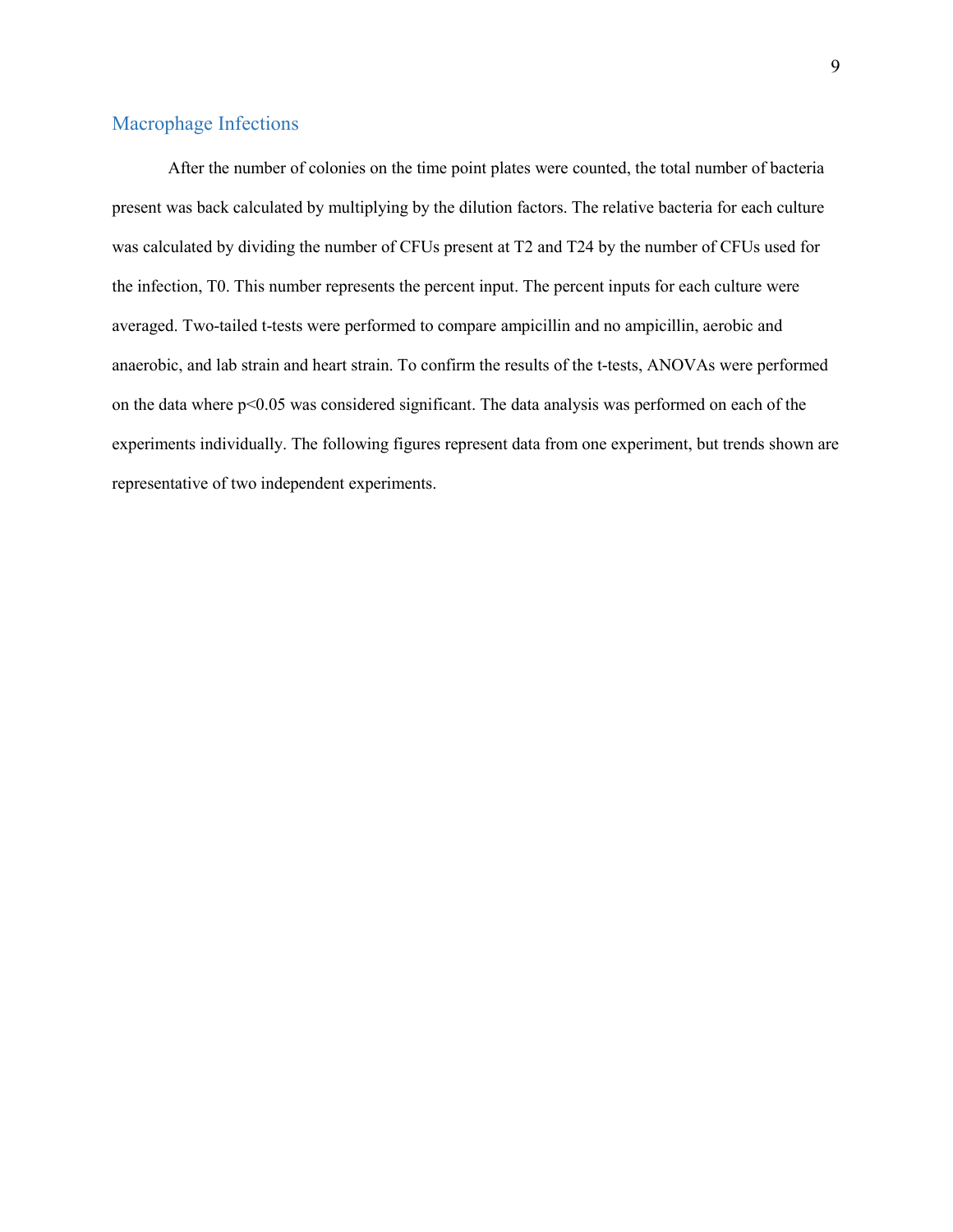

Figure 2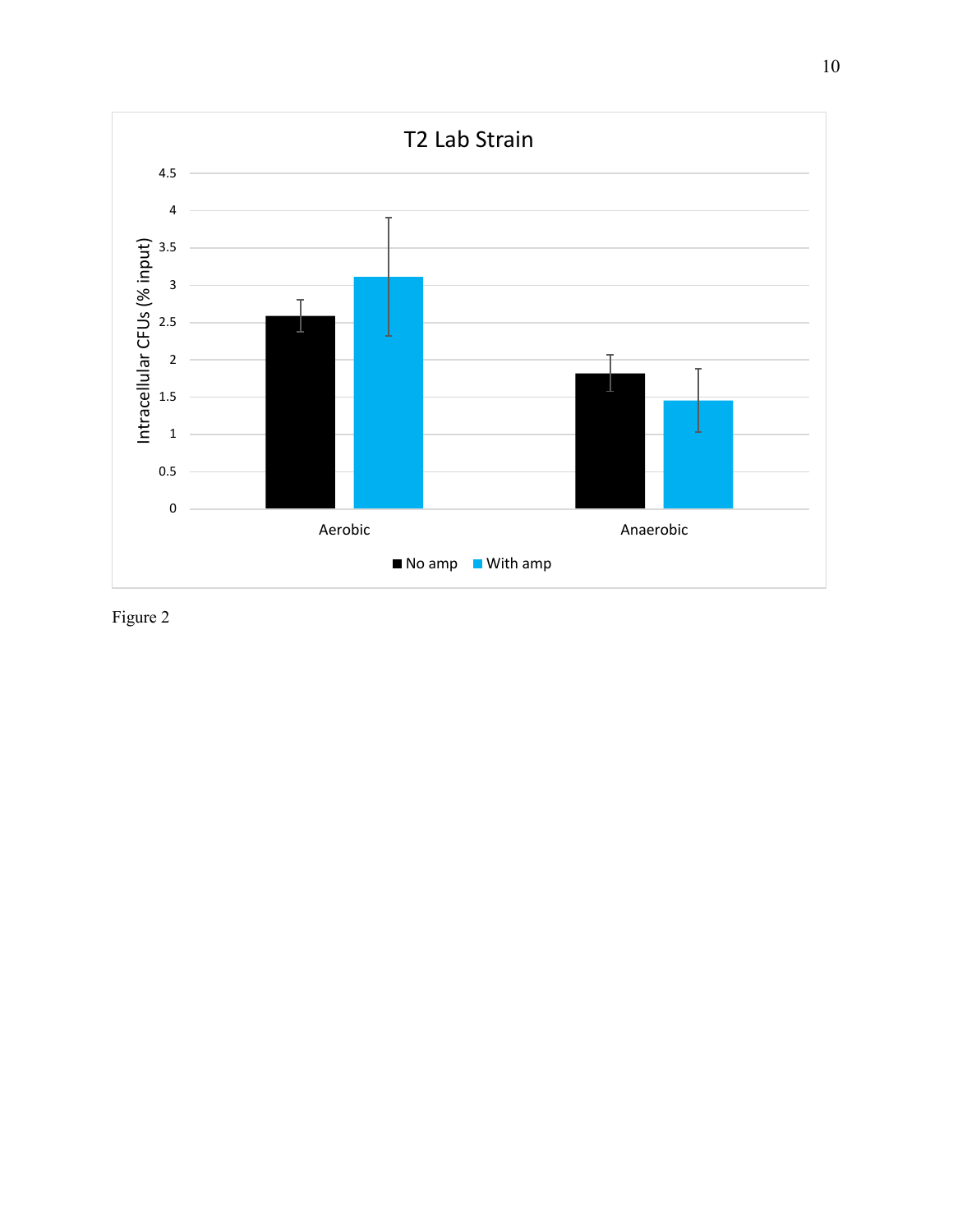

Figure 3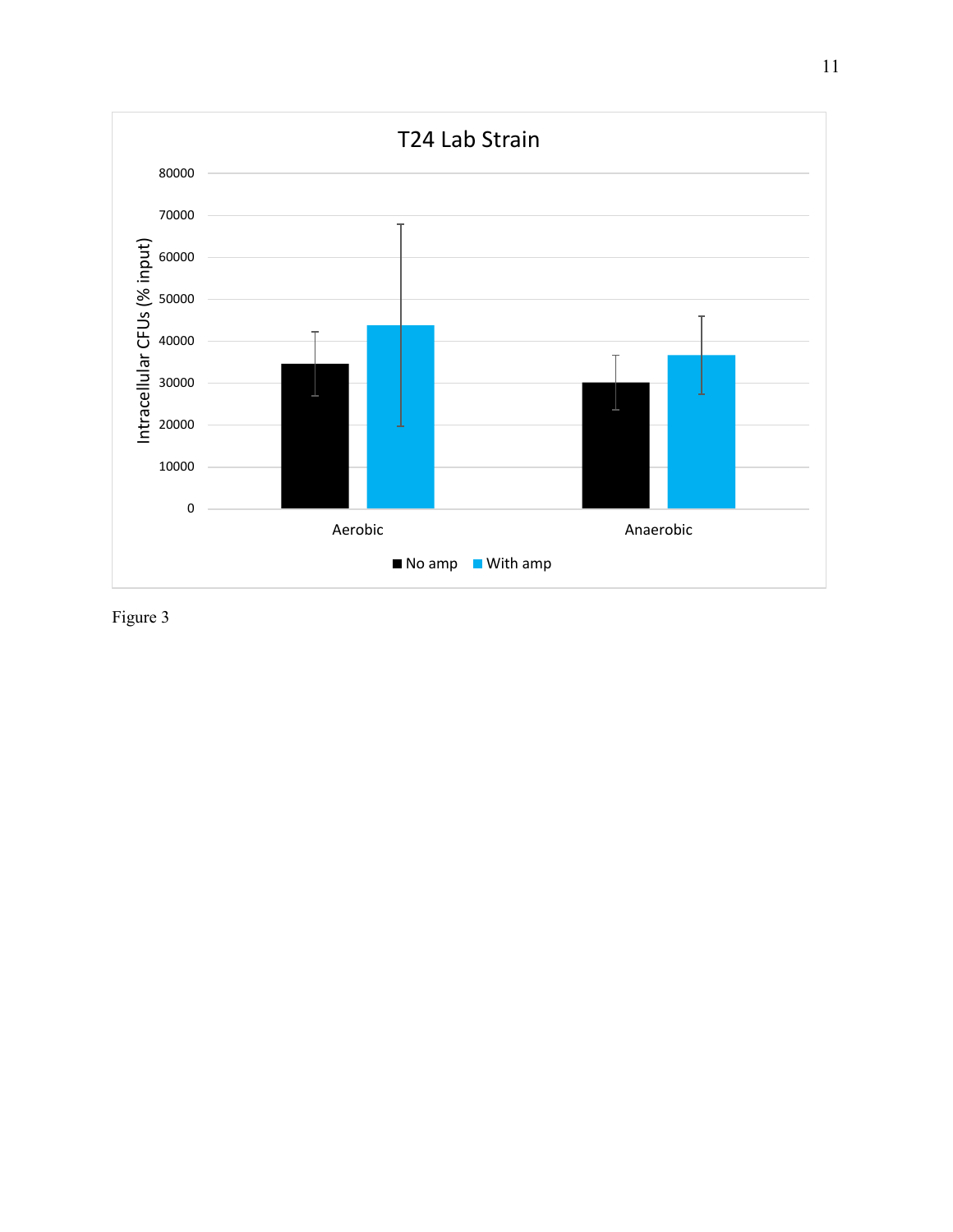

Figure 4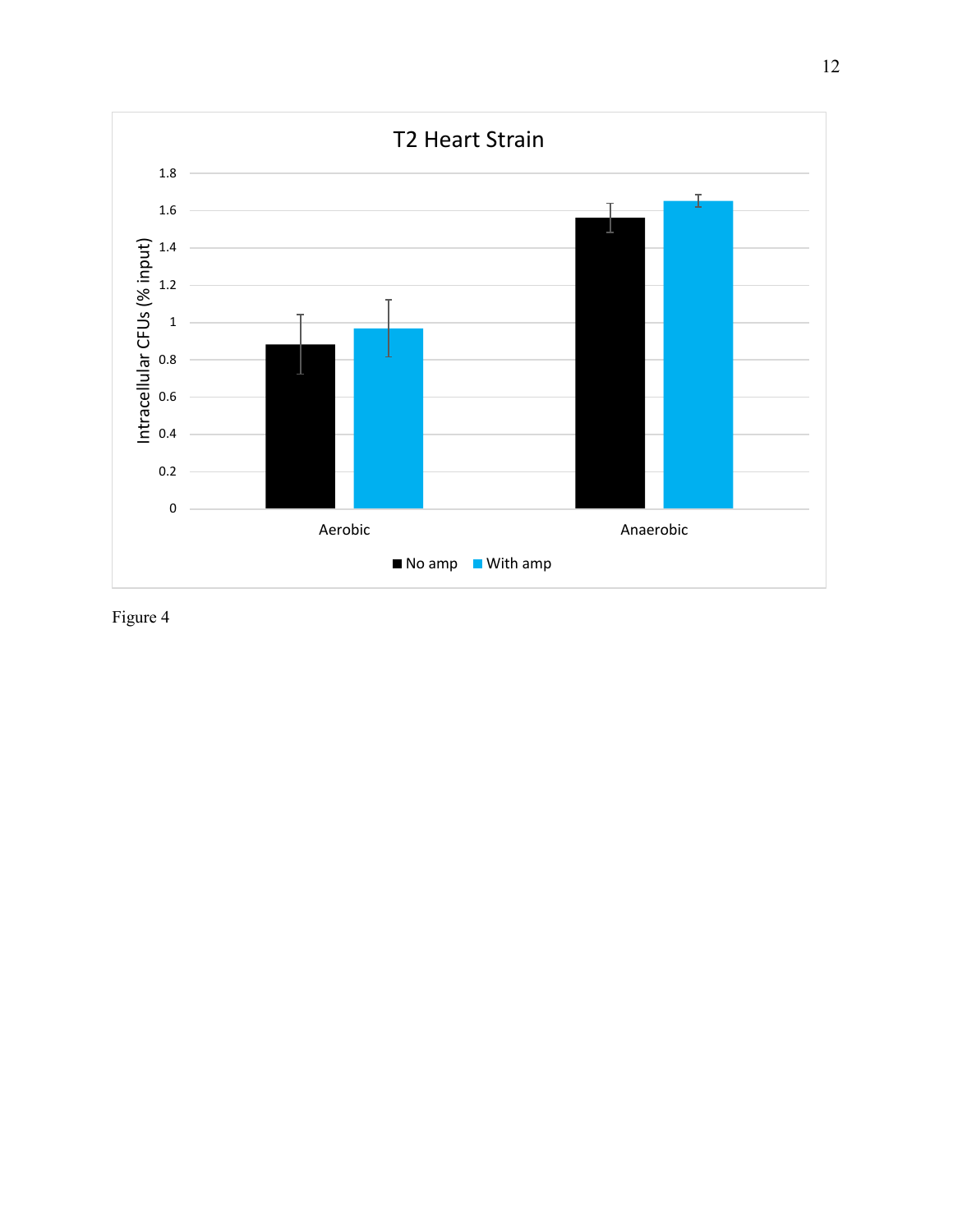

Figure 5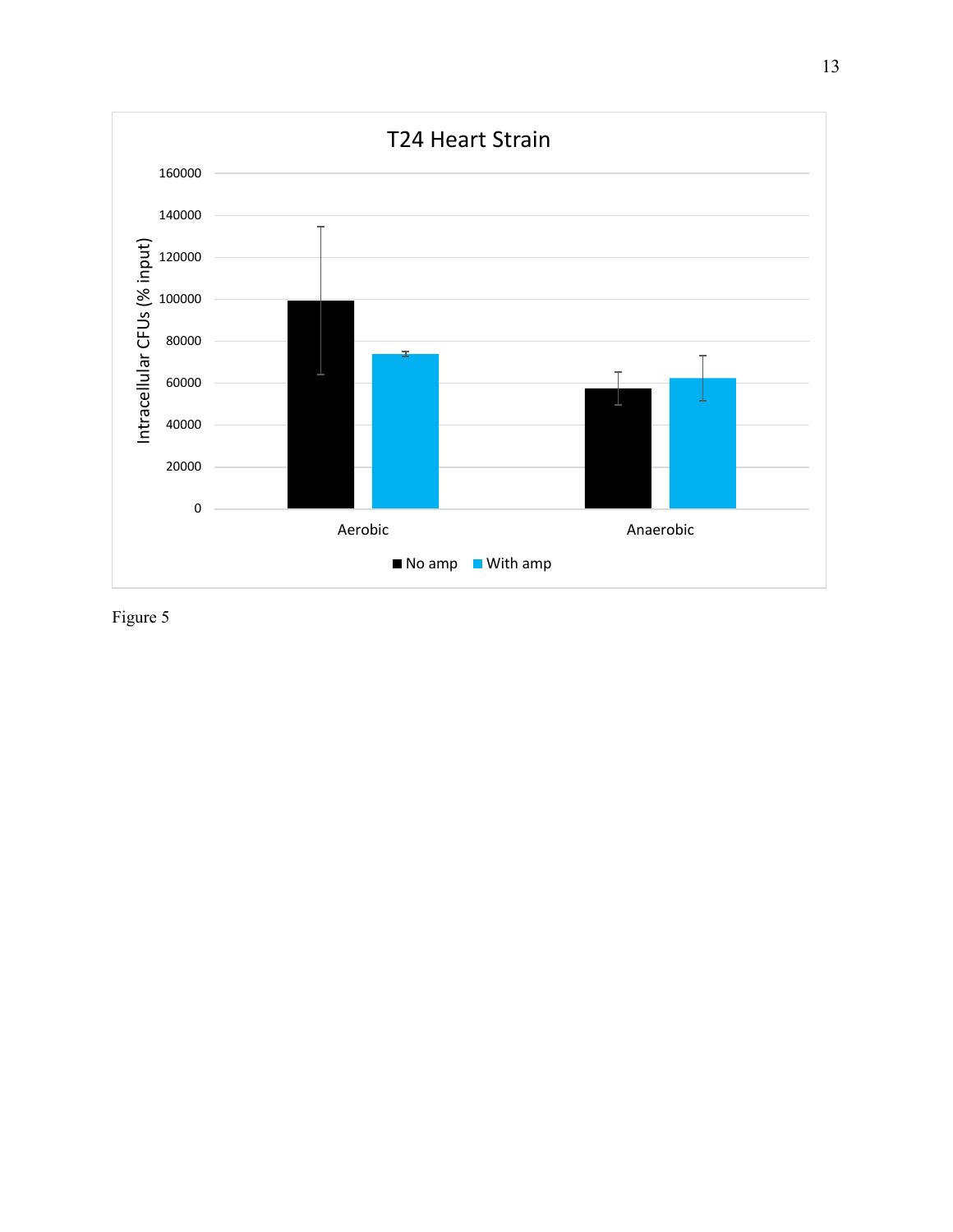

# Figure 6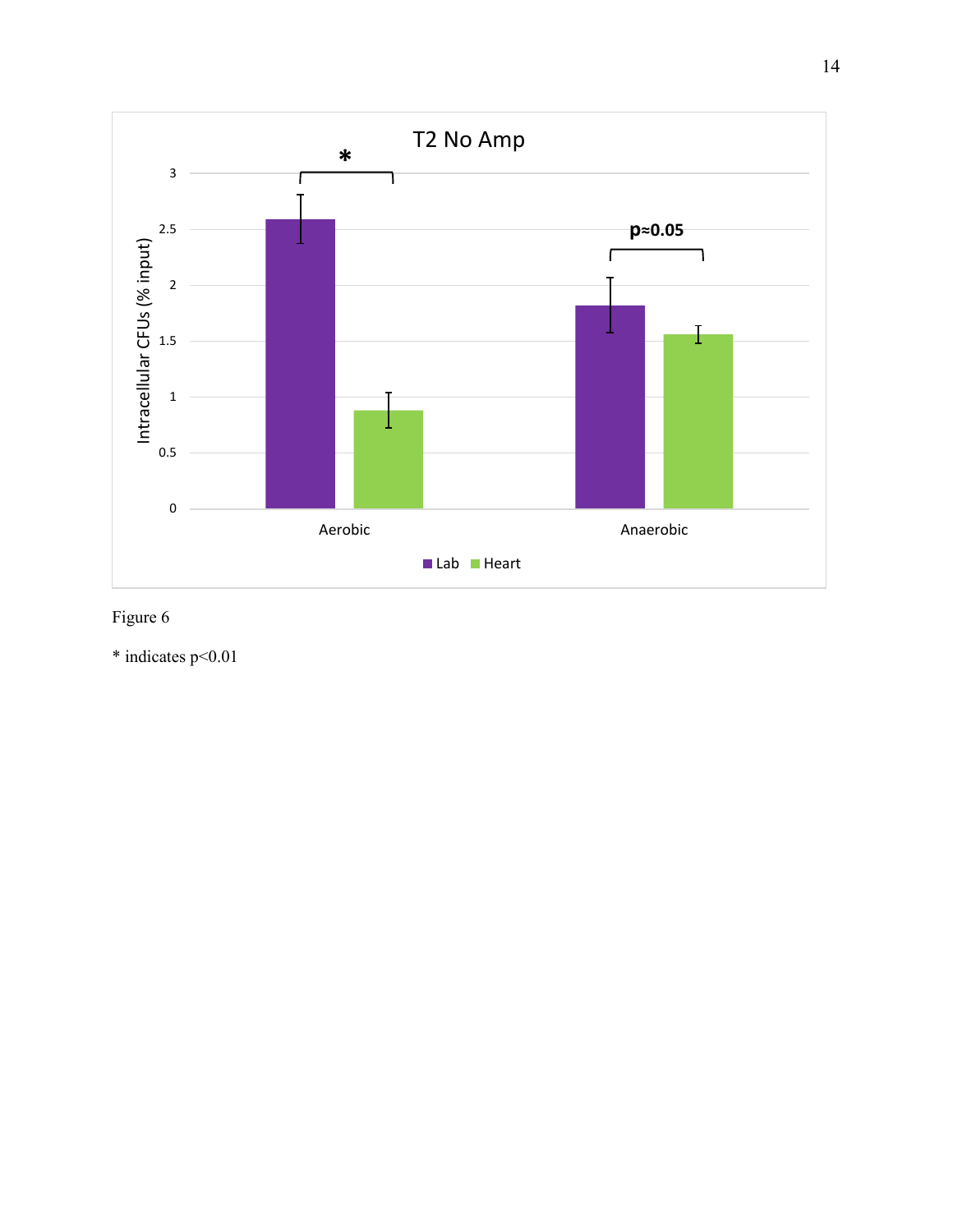

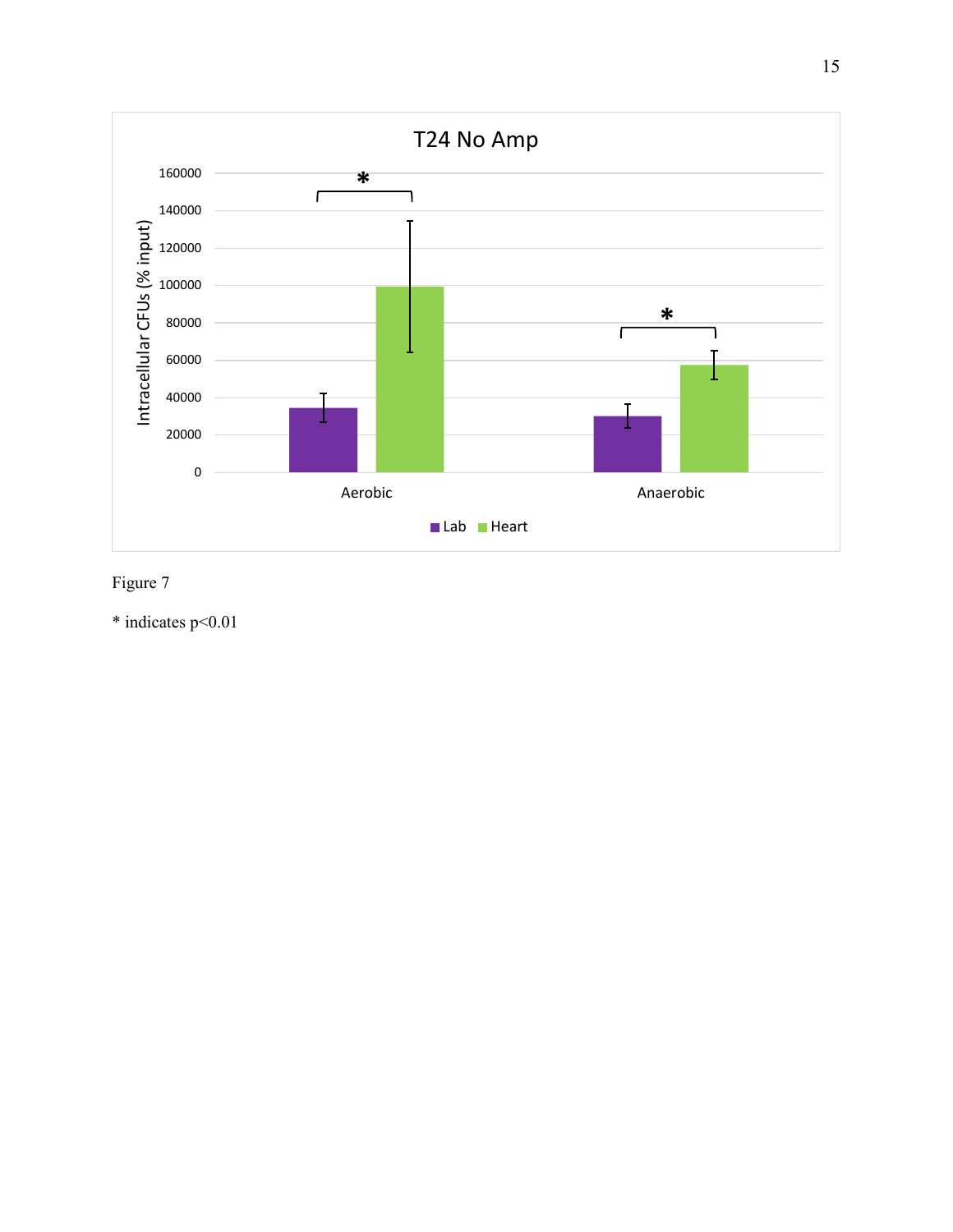Figures 2-5 show that there was no consistent significant difference between cultures grown with sublethal levels of ampicillin and cultures grown without ampicillin. The calculations showed that there were some significant differences between aerobically grown and anaerobically grown cultures, generally that percent input of aerobically grown cultures were higher than anaerobically grown cultures. This matches what has been seen in Dr. Sun's lab with others' experiments. The interesting difference seen was between the strains of *L. monocytogenes*. Figures 6 and 7 show that for the cultures grown without ampicillin, the lab strain had significantly higher percent input at T2 than the heart strain. However, at T4, the heart strain either had a significantly higher percent input than the lab strain or no difference between the strains. In summary, there was a higher number of lab strain bacteria present inside the macrophages at T2, but there was a higher or about the same number of heart strain bacteria as lab strain inside the macrophages at T24.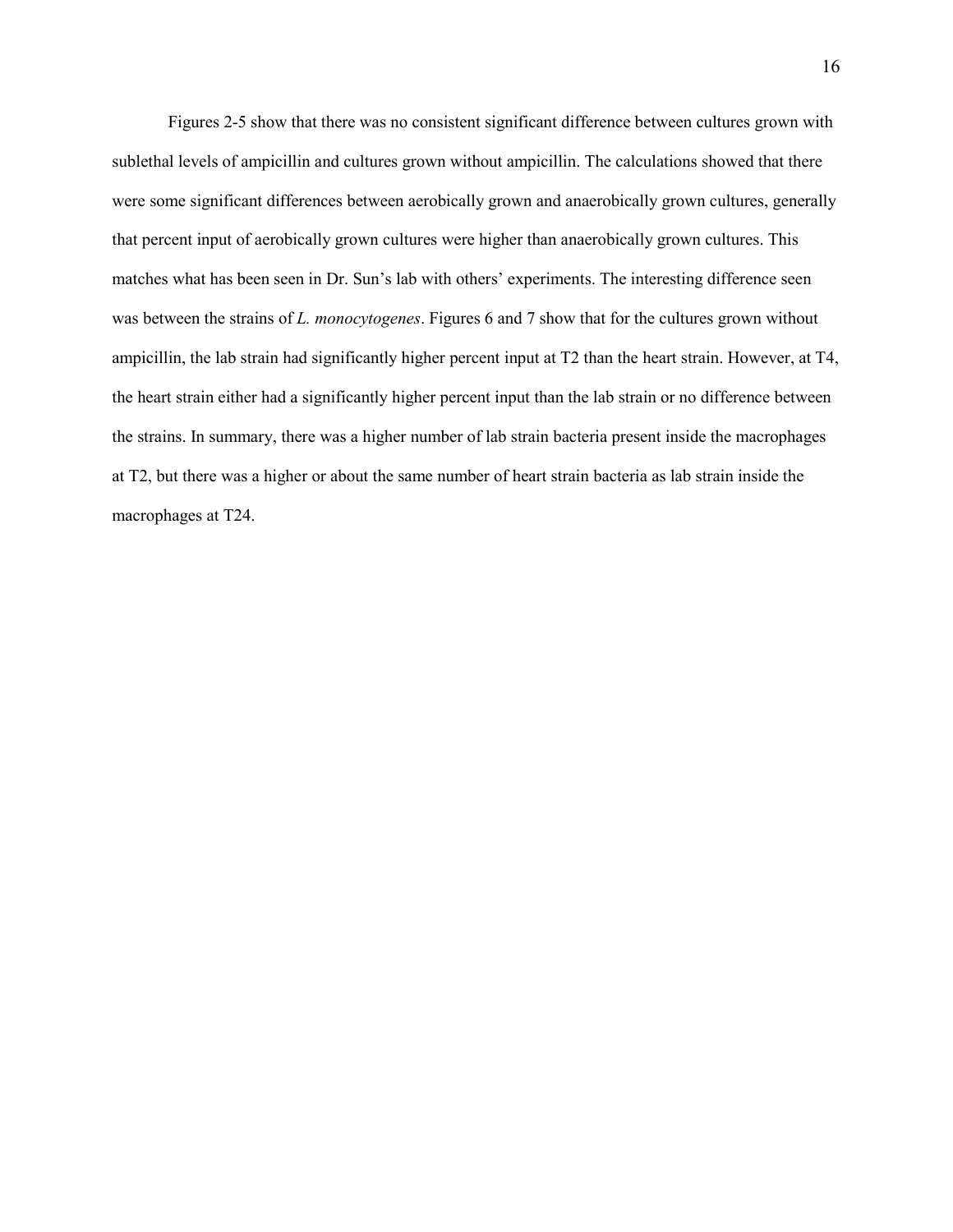# <span id="page-20-0"></span>**Discussion**

#### <span id="page-20-1"></span>Bacterial Strains and Growth Conditions

The data analysis showed that there was no significant difference between respiration mutants under different growing conditions. This suggests that lower levels  $(0.03 \text{ and } 0.3 \text{ µg/mL})$  of ampicillin do not affect *L. monocytogenes*' ability to grow either aerobically nor anaerobically or that the levels of ampicillin were too low to show a measurable difference.

The results showed that at lethal levels of ampicillin, many respiration mutants grew better under anaerobic conditions. Because it has been found that ampicillin accelerates cellular respiration, perhaps the switch to anaerobic respiration in addition to disturbing the respiration pathways in the mutants aided *Listeria* in avoiding the lethal effects of ampicillin.

Interestingly, other researchers found that inhibiting cytochrome oxidases decreased the lethality of bactericidal antibiotics by reducing respiration and that deletion of ATP synthases enhanced antibiotic lethality by increasing respiration<sup>8</sup>. This project's results showed that the deletion of cydAB or atpH lead to the loss of resistance to 3µg/mL of ampicillin. The increased susceptibility to ampicillin by ∆cydAB is in contract to the researchers' findings. However, the increased susceptibility to ampicillin by ∆atpH corroborates the researchers' findings.

This project used liquid cultures to test sensitivity to ampicillin, and another lab mate used solid media to measure zones of inhibition to test for sensitivity to ampicillin in wildtype *L. monocytogenes*. A point of interest is that on solid media, *L. monocytogenes* was more sensitive to ampicillin under anaerobic conditions which is contrary to the liquid media results. Future work could include exploring the reasons why *L. monocytogenes* has a different susceptibility to ampicillin on different media. Additionally, other antibiotics could be used to test for susceptibility, perhaps a bacteriostatic antibiotic that induces a different respiration response.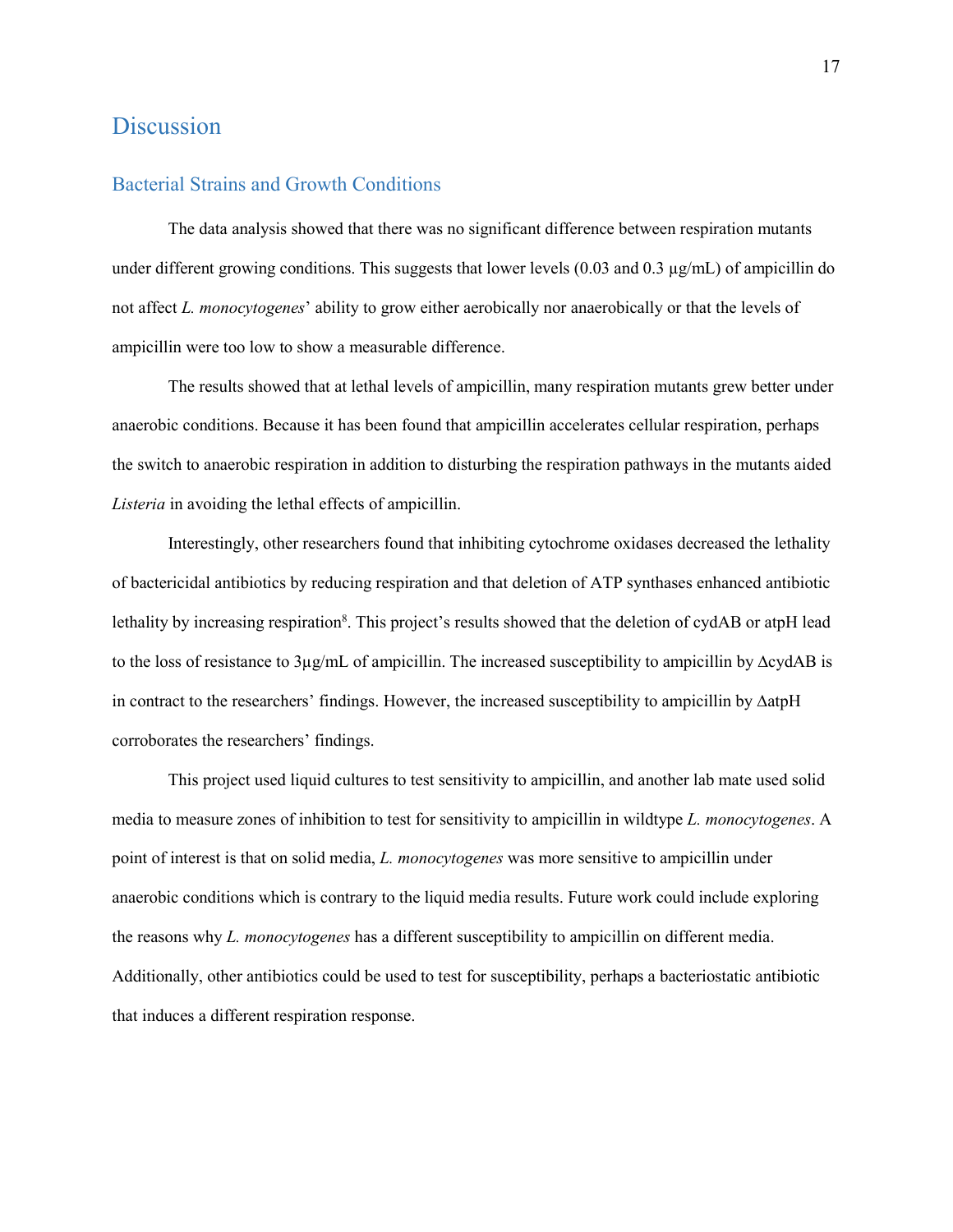#### <span id="page-21-0"></span>Macrophage Infections

The main result from the macrophage infections was that the lab strain had a significantly higher percent input than the heart strain at T2 but that the heart strain had a significantly higher percent input or no difference than the lab strain at T24. In infectious diseases, there is always the host perspective and the pathogen perspective. In this experiment, either the lab strain is better at infecting the macrophages or the heart strain is less capable of infecting the macrophages, or alternatively the macrophages are unable to engulf the heart strain as well as the lab strain. However, once the bacteria is inside the macrophages either the heart strain is able to grow better than the lab strain, or the macrophages are unable to kill the heart strain bacteria as well as the lab strain bacteria. There could also be a combination of effects.

Future work could include studying the differences between the lab strain and heart strain. Perhaps the heart strain expresses different levels of virulence factors extracellularly versus intracellularly. The macrophage phenotypes could also be examined, perhaps there are differences in the cells' gene regulation for heart strain versus the lab strain. Furthermore, the concentration of ampicillin could be increased since perhaps the sublethal level used was too low to show any measurable difference. Pre-exposure to a different type of antibiotic could also be tested, seeing if different mechanisms of action cause different gene regulation and thus affect virulence.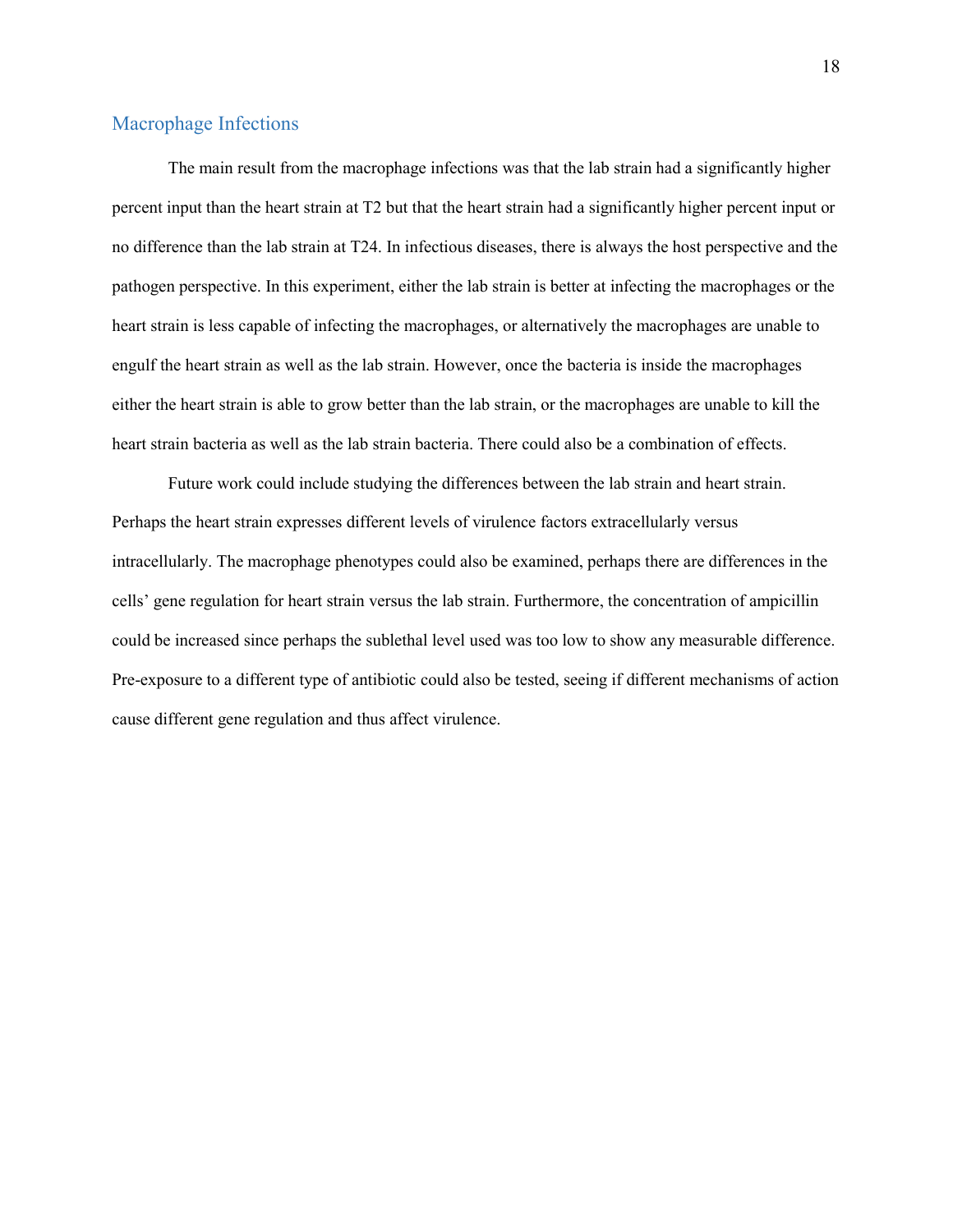# <span id="page-22-0"></span>Reflection on my UD Experience

During my four year journey at the University of Dayton, I have grown both as a scientist and as a person. I began my college journey as an undecided major, unsure of what studies I wanted to pursue. I knew that I wanted to go into some kind of science and I decided that because biology was the science course that I enjoyed the most in high school, I would choose biology as my major. Since beginning the classes specific for a biology major, I have felt that I found what I both excelled at and enjoyed.

Although I had made the decision to major in biology, I had to think of what career I would want to pursue after undergraduate school. I was intrigued by the idea of research and making discoveries that could eventually help people. In order to get a taste for research and see if I would like it as a possible career, I chose to do an honors thesis project. I chose Dr. Sun's lab because of my interest in microbiology which stemmed from taking a microbiology class in high school. Additionally, Dr. Sun had always been helpful to me as an advisor so I knew she would be a good mentor. Through the process of completing this honor thesis project, I gained new knowledge and experiences that I could not have learned in a classroom.

Starting out in a research lab was daunting because the only previous experience I had were the labs associated with the introductory biology and chemistry courses. Fortunately, Dr. Sun and the other members of her lab were more than willing to teach me lab techniques and assist me with equipment or finding things. Since joining Dr. Sun's lab, I have felt a sense of community and being a part of the lab has given me the opportunity to both learn from and help others. Working in the lab on my thesis project has also built my confidence; I have become more comfortable in the lab and I am able to perform experiments on my own.

The process of completing an honors thesis project in addition to my summer research internship has lead me to a decision for my career past undergraduate education. I plan to go to graduate school and eventually work as a biological researcher. This project has prepared me for graduate school in different ways than classroom learning. Interacting with the other lab members has taught me to ask for help and to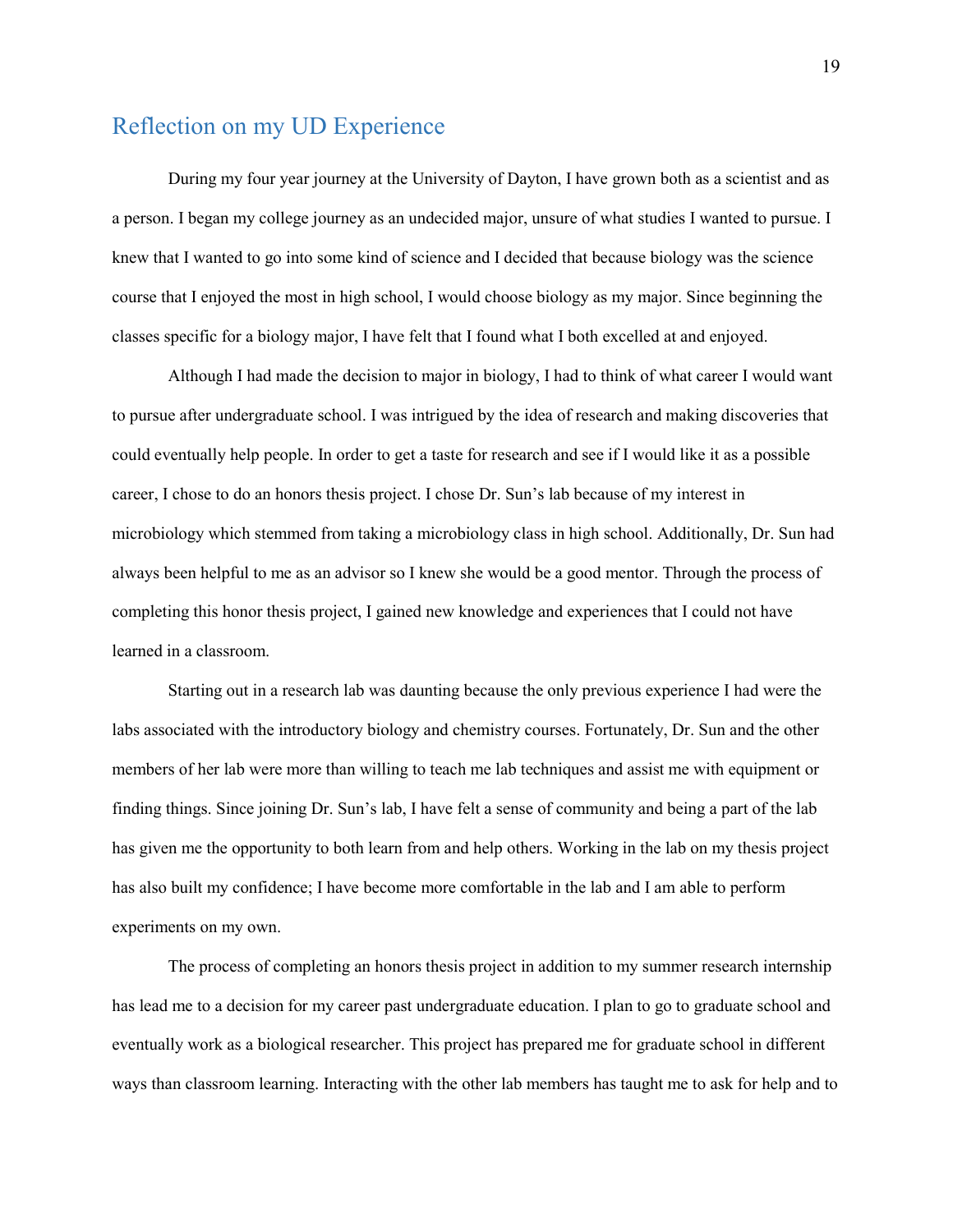be patient and willing to help others. By accomplishing an independent research project, I have gained enough practical wisdom to thrive in a lab environment which I will carry with me into my future endeavors.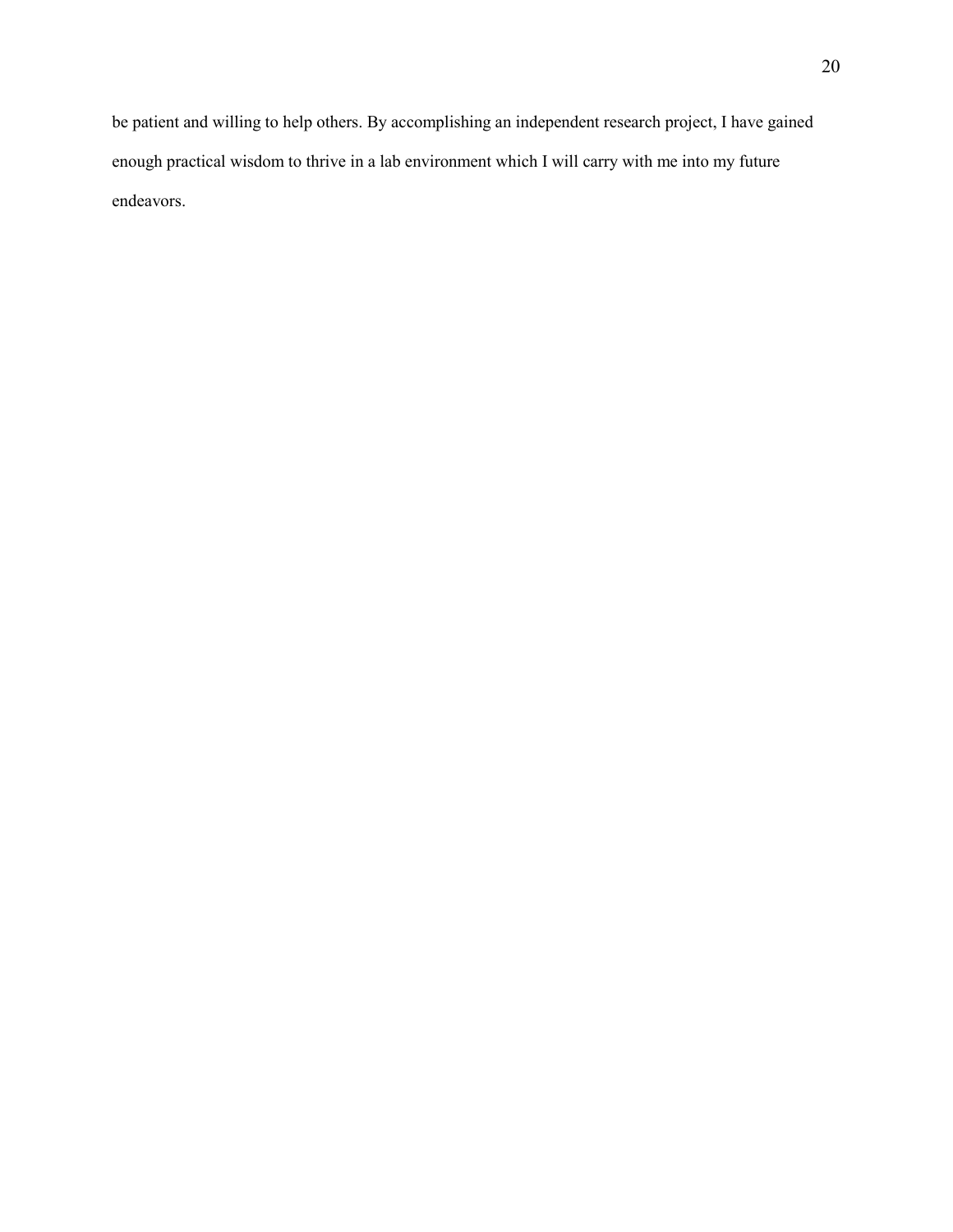# <span id="page-24-0"></span>References

- 1. U.S. Department of Health & Human Services. Antibiotic Resistance Threats in the United States, 2013. (2013). Available at: https://www.cdc.gov/drugresistance/threat-report-2013/pdf/ar-threats-2013-508.pdf. (Accessed: 15th February 2018)
- 2. Michigan State University. Examples of Antimicrobials Important in Human Medicine Being Used for Animal Treatment, Metaphylaxis or Growth Promotion — Antimicrobial Resistance Learning Site For Veterinary Students. (2011). Available at: https://amrls.cvm.msu.edu/veterinary-publichealth-module/i.-introduction/examples-of-important-antimicrobials-in-humans-used-in-animals-fortreatment-metaphylaxis-or-growth-promotion. (Accessed: 31st January 2018)
- 3. U.S. Department of Health & Human Services. Listeria (Listeriosis) | Listeria | CDC. *Listeria (Listeriosis)* (2017). Available at: https://www.cdc.gov/listeria/index.html. (Accessed: 11th March 2018)
- 4. Radoshevich, L. & Cossart, P. *Listeria monocytogenes*: towards a complete picture of its physiology and pathogenesis. *Nature Reviews Microbiology* **16**, 32–46 (2018).
- 5. Lambrechts, A., Gevaert, K., Cossart, P., Vandekerckhove, J. & Van Troys, M. Listeria comet tails: the actin-based motility machinery at work. *Trends in Cell Biology* **18**, 220–227 (2008).
- 6. PubChem. Ampicillin. Available at: https://pubchem.ncbi.nlm.nih.gov/compound/6249. (Accessed: 1st April 2019)
- 7. PubChem. Gentamicin. Available at: https://pubchem.ncbi.nlm.nih.gov/compound/3467. (Accessed: 1st April 2019)
- 8. Lobritz, M. A. *et al.* Antibiotic efficacy is linked to bacterial cellular respiration. *Proc Natl Acad Sci U S A* **112**, 8173–8180 (2015).
- 9. Maiques, E. *et al.* β-Lactam Antibiotics Induce the SOS Response and Horizontal Transfer of Virulence Factors in Staphylococcus aureus. *Journal of Bacteriology* **188**, 2726–2729 (2006).